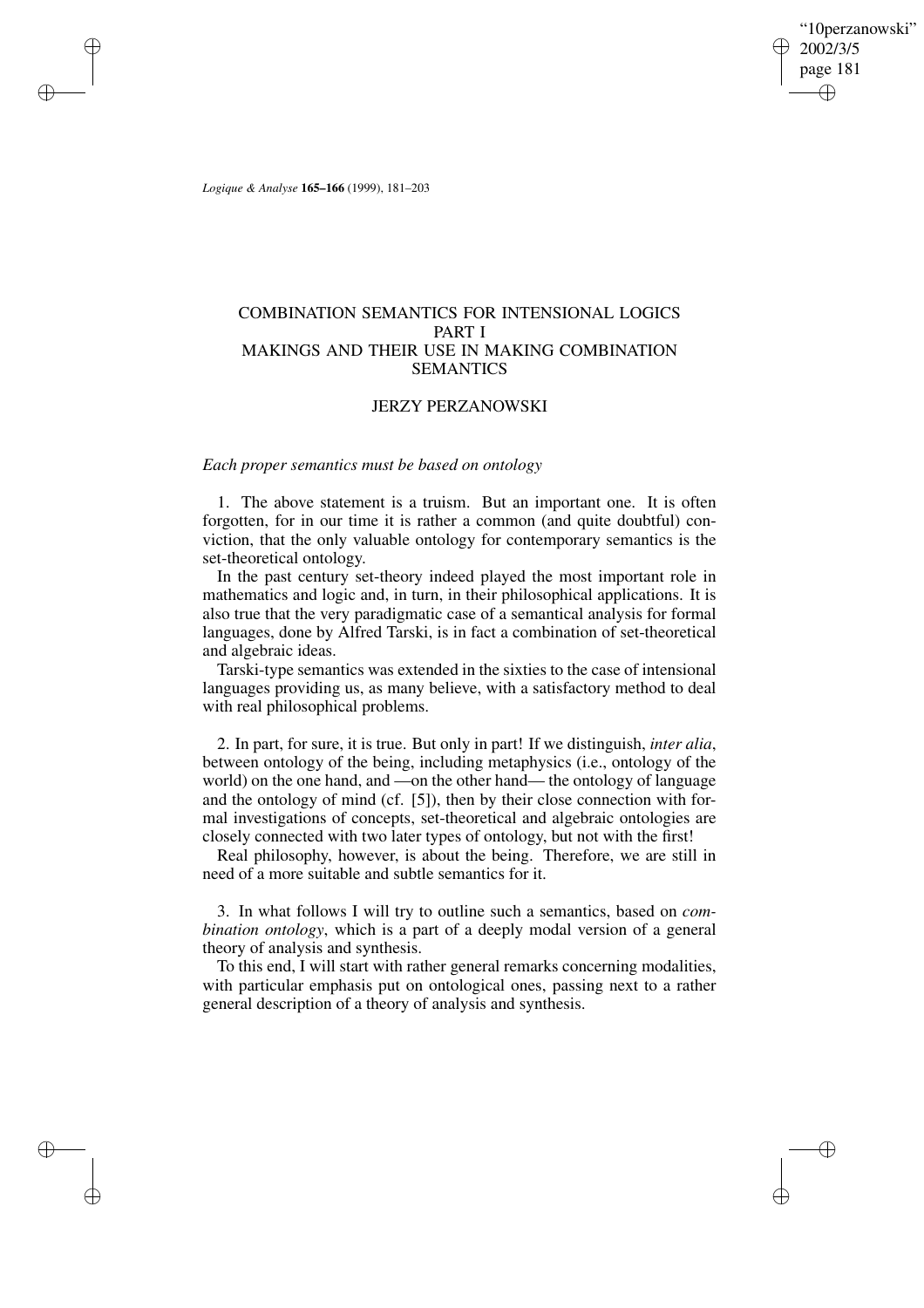## "10perzanowski" 2002/3/5 page 182 ✐ ✐

✐

✐

#### 182 JERZY PERZANOWSKI

Finally, the time will come for the proper topic of the paper.

## *Classification of modalities*

✐

✐

✐

✐

4. Modalities are modifiers. For example, alethic modalities are modifiers of truth components, or —more generally— semantical, logical and ontological components of a judgement and objects involved in it.

5. Let us consider two conjugate classifications of modalities:

- *A.* Based on a grammatical difference: *Noun-like* (like *possibility*, etc.) vs. *Adjective-like* (possible, etc.)
- *B.* Based on an ontological principle: *Logical* modalities vs. *Superlogical* modalities.

6. LOGICAL modalities are used for collection and comparison: *possible, necessarily, contingently*, etc.

They are adjective-like and, in their depth, they are quantifiers (what is made clear in relational semantics).

7. SUPERLOGICAL modalities are used for expression and modification of very general conditions. They can be divided into several groups including:

*A priori* modalities, concerning what can be thought, used to delineate the realm of reason. Examples are *thinkable, understandable, reasonable, controvertible*.

*Ontological* modalities, kernel for our aim! They are useful for expression of the general and basic conditions for some families of objects or complexes. They are, *inter alia*, used for delineation of the *ontological space* of all possibilities, the most general field we can deal with.

Examples are: *possibility, necessity, contingency*, and *exclusion* taken in the sense of a condition; *compossibility, coexistence*, and *eminent existence* in the sense of Leibniz, *(formal) possibility* in the sense of Wittgenstein's *Tractatus*; *combinable, synthetizable* and *analyzable*; and several common philosophical modalities *de re: by necessity, essentially, by its very nature*, etc.

*Makings* are, in fact, the most fundamental between ontological modalities, and superlogical modalities in general. Ontological MAKINGS are as follows: *making possible, making impossible*, etc.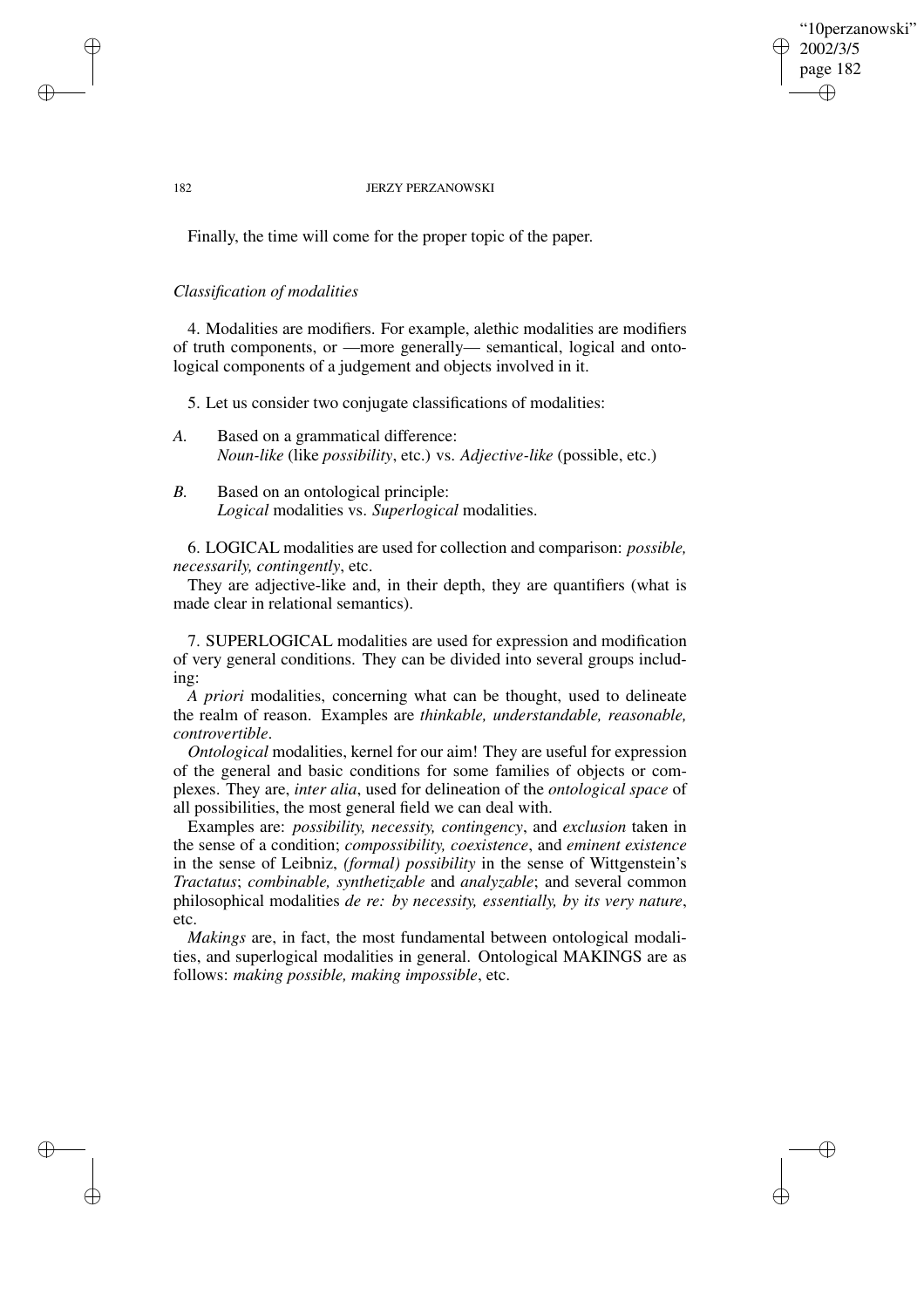Finally let me mention also *metaphysical* modalities, concerning facts and existence, what is real or actual: *real, existing, actual, factual, true, false, to be a fact, to be true*.

Metaphysical MAKINGS are, among others, the following ones: *making true, making fact, making real, making actual*, etc.

# *Makings*

✐

✐

✐

✐

8. They form a basic and very challenging family of modalities. We outline here some rules for makings in English, for the paper is written in English. We should, however, be careful in not too far and easy generalization of these rules. Makings, being a grammatical universal, are, for sure, realized in different ways in different languages (for example, in Polish).

## *A bit of English grammar*

In English makings are of the form *Gerund* + *Noun*: *Making N*, for suitable N. The form is very general indeed.

9. Two basic cases are:

| Making Possible   | x makes y possible   | MP(x, y)     |
|-------------------|----------------------|--------------|
| Making Impossible | x makes y impossible | $MI(x, y)$ . |

They are basic for the following *purely apriori* reasons. The minimal combination can be obtained from two items only. If connection between them is either positive (which is denoted by putting arrow up) or negative (arrow down), then there are just four connections between these two items: if the connection is taken to be either positive, or negative, or both, or —finally if both items under consideration are not connected at all, i.e., they are ontologically neutral, which is quite common an assumption in the case of *combinatorial ontology*.

| $\boldsymbol{x}$ |                       | Y | MP(x, y)  |
|------------------|-----------------------|---|-----------|
|                  |                       |   | MI(x, y)  |
|                  | $\uparrow \downarrow$ |   | MPI(x, y) |
|                  |                       |   | ON(x, y)  |

"10perzanowski"

2002/3/5 page 183

✐

✐

✐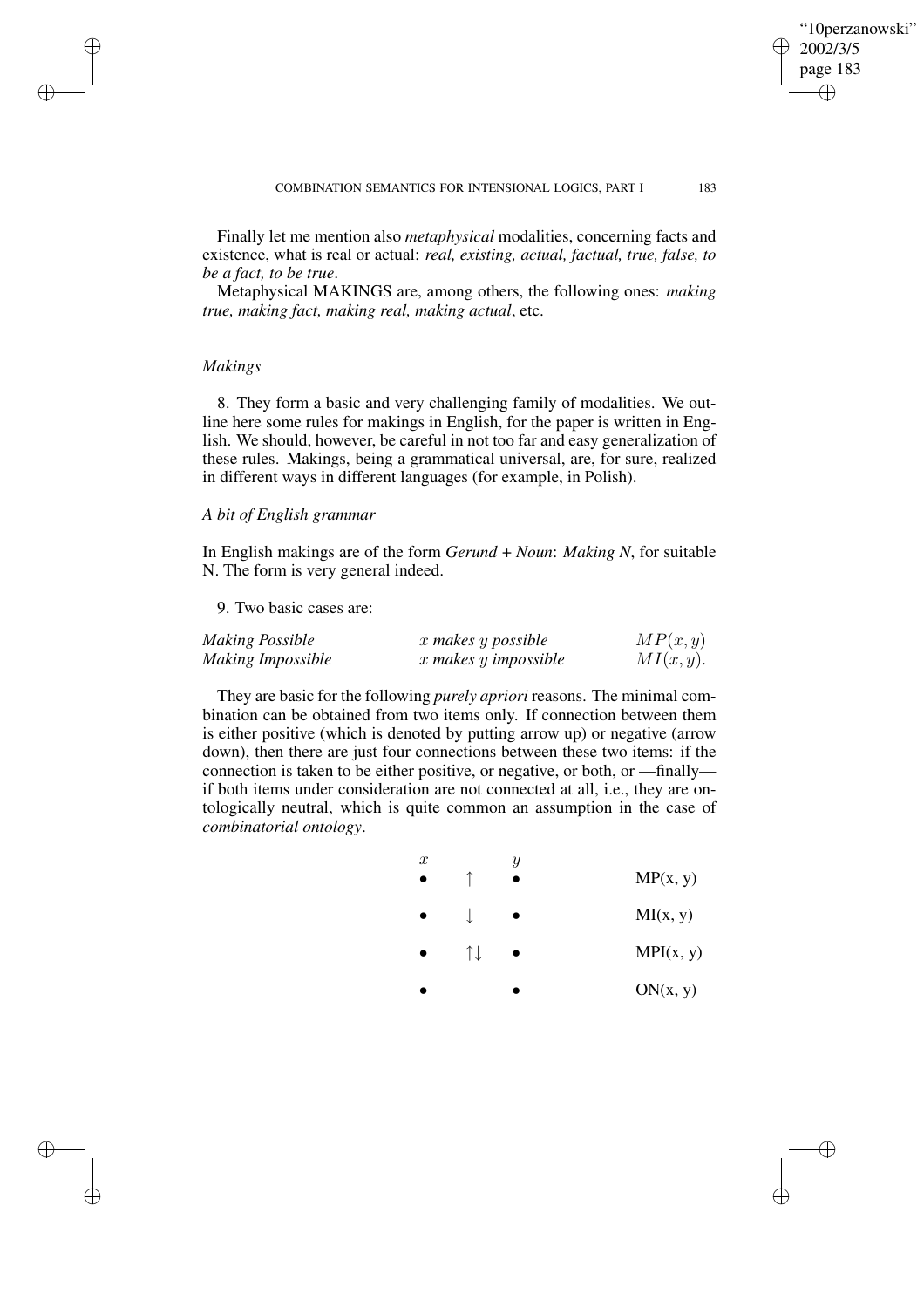## "10perzanowski" 2002/3/5 page 184 ✐ ✐

✐

✐

#### 184 JERZY PERZANOWSKI

Observe that MPI $(x, y)$  is apparently "incoherent" combination of the first two cases, whereas ON( , ) means that both objects, x and y, are mutually neutral.

The first modality MP is crucial for ontologies based on the law of consistency (i.e., Aristotelian and Leibnizian), the second is its dualization, the third one —its quite Hegelian in spirit, whereas the last case, of ontological neutrality— is the most common assumption of so-popular combinatorial ontologies.

10. Notice that the first argument x is usually named *maker* (or *reason*), whereas the second argument y is a *result* of making.

11. Up to my knowledge a particular case of *making* for the first time (at least in analytical philosophy) was investigated by B. Russell and his followers. It is famous Russellian

|  | <b>Making True</b> | x makes y true | MT(x, y); |  |
|--|--------------------|----------------|-----------|--|
|--|--------------------|----------------|-----------|--|

12. Let me consider also quite similar metaphysical makings:

| <b>Making Real</b> | x makes y real             | MR(x, y)  |
|--------------------|----------------------------|-----------|
| Making Actual      | x makes y actual           | MAC(x, y) |
| <b>Making Fact</b> | $x$ makes $y$ to be a fact | MF(x, y)  |

Also the following makings are quite useful:

|            | Making Thought x makes y to be a thought | $-thinking-$ | MTh(x,y) |
|------------|------------------------------------------|--------------|----------|
| Making Act | x makes y to be an act                   | $-acting-$   | MA(x, y) |

13. To sum up, English form of makings is very general and formal. It can be done for any noun, without any clear limitation.

It is clear that the most investigated case of *making* is the case investigated in the theory of action, where *maker* is considered to be *an agent*, *making* itself is *doing an action*, whereas *what results from it* is sometimes named *patient*.

Finally let me emphasize, that in contemporary ontology positive makings are preferred over negative ones, whereas incoherent makings, like MPI( , ), are usually knocked of into the logical hell.

#### *A bit of onto\logic*

14. Let me collect here the basic observations concerning *positive* makings. For more complex theory, including and comparing both positive and

✐

✐

✐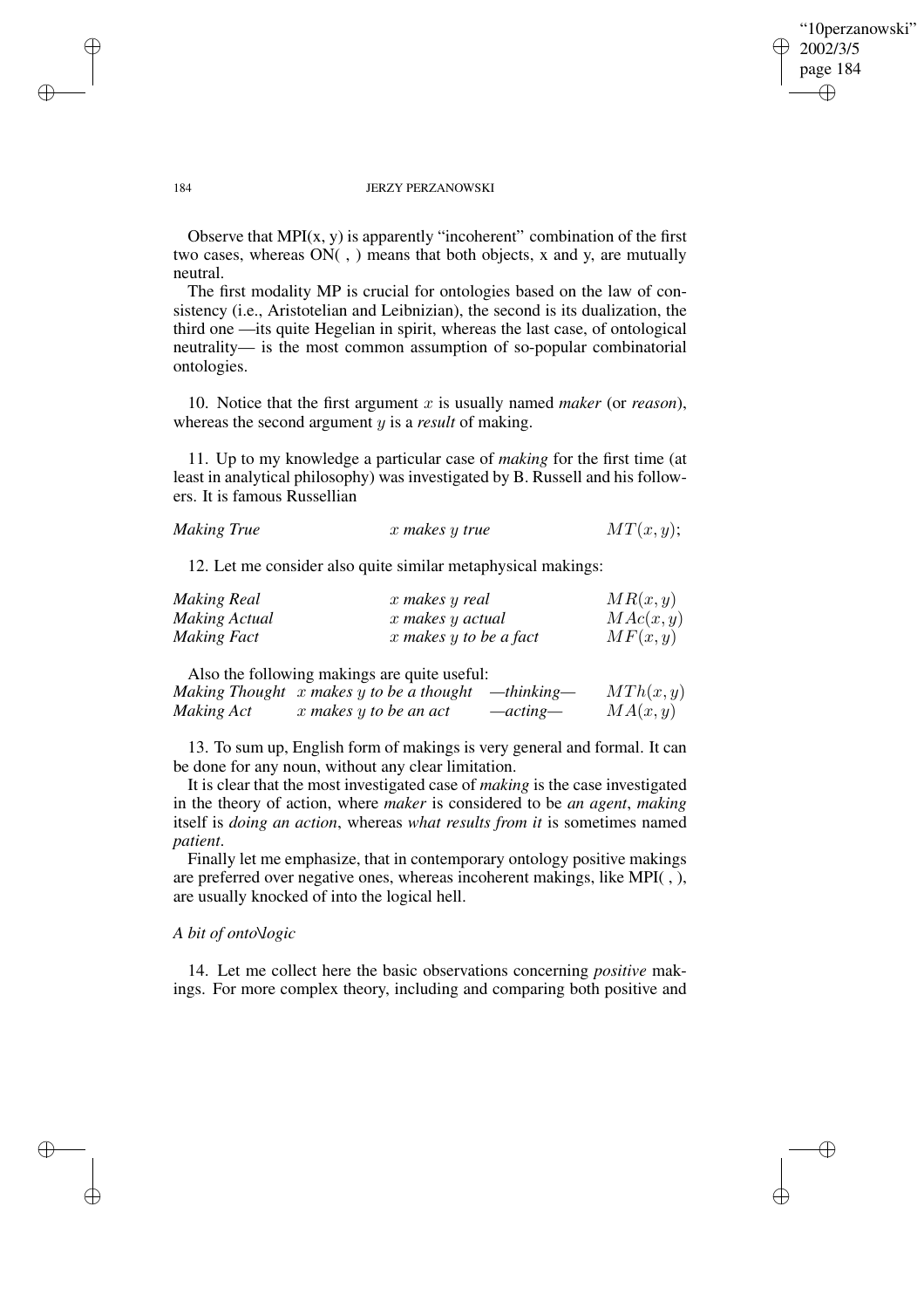"10perzanowski"

2002/3/5 page 185

✐

✐

✐

✐

negative modalities cf. [8].

✐

✐

✐

✐

(1) *Making possible and making impossible are two basic makings.*

It follows from purely apriori considerations sketched previously.

(2) *Making possible is, in a sense, ambiguous.*

Indeed, we should distinguish at least two extreme variants from a rather complex spectrum:

*Strong variant:*  $MP(x, y)$  means x *makes* y *and* y *is possible*, or x *makes* y *to be possible*: (MP\M) MP(x, y)  $\leftrightarrow$  M(x, y)  $\land$  M(y).

*Weak variant:* MP(x, y) means P(x, y): x *makes a necessary condition for* y, or x *excludes a barer for* y.

Hereafter MP is the common, general form of *making possible*, and similarly, *mutatis mutandis*, other makings as well. We can consider it as the combination of both variants mentioned above, as taken from the spectrum between these two extremities:

 $MP = M + P$ .

(3) *The strong variant* MP( , ) *offers two natural ways to define other makings.*

For example:

| $(M\backslash F)$ | $MF(x, y) \leftrightarrow M(x, y) \wedge F(y);$                               |
|-------------------|-------------------------------------------------------------------------------|
|                   | $x$ makes $y$ to be a fact, if it makes $y$ and $y$ is a fact; or             |
| $(MP\ F)$         | $MF(x, y) \leftrightarrow MP(x, y) \wedge F(y)$                               |
|                   | $x$ makes $y$ to be a fact, if it makes $y$ possible and $y$ is a fact        |
|                   | (or real).                                                                    |
| $(M\vee T)$       | $MT(x, y) \leftrightarrow M(x, y) \wedge T(y);$                               |
|                   | $x$ makes $y$ true, if it makes $y$ and $y$ is a proposition which is         |
|                   | true; or                                                                      |
| $(MP\setminus T)$ | $MT(x, y) \leftrightarrow MP(x, y) \wedge T(y)$ , explained in a similar way: |
|                   | x makes y true, if it makes y possible, where y is a true propo-              |
|                   | sition, whereas $x$ is its truth-maker (whatever it means)                    |
| $(M\n\Pi h)$      | $\text{MTh}(x, y) \leftrightarrow \text{M}(x, y) \wedge \text{Th}(y)$         |
|                   | $x$ makes $y$ to be a thought, if it makes $y$ and $y$ is a suitable          |
|                   | mental representation (or picture)                                            |
|                   |                                                                               |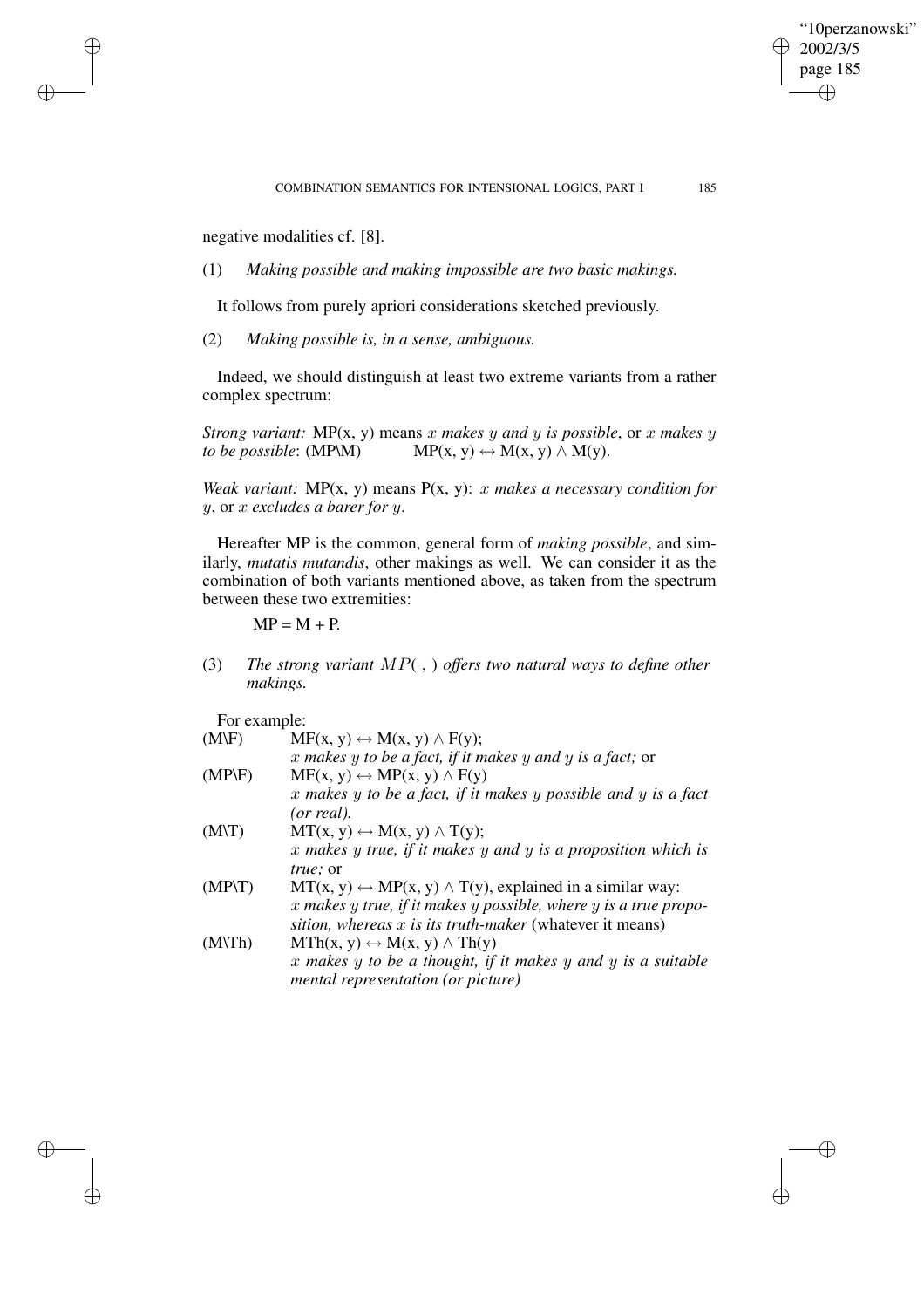$\bigoplus$ 

 $\bigoplus$ 

#### 186 JERZY PERZANOWSKI

| $(MP\backslash Th)$ | $MTh(x, y) \leftrightarrow MP(x, y) \wedge Th(y)$                          |
|---------------------|----------------------------------------------------------------------------|
|                     | $x$ makes $y$ to be a thought, if it makes $y$ possible and $y$ is a       |
|                     | suitable mental representation (or picture)                                |
| $(M\lambda)$        | $MA(x, y) \leftrightarrow M(x, y) \land A(y)$                              |
|                     | $x$ makes $y$ an act, if it makes it and $y$ is an act                     |
| $(MP\ A)$           | $MA(x, y) \leftrightarrow MP(x, y) \land A(y)$                             |
|                     | x makes y an act, if it makes it possible and y is an act; etc.            |
| (4)                 | The weak version $P($ , $)$ is weaker indeed:                              |
| $(MP\ P)$           | $MP(x, y) \rightarrow P(x, y)$ , or even $MP(x, y) \rightarrow P(x, M(y))$ |
| (1.4E)              | $M E(\ldots) = D(\ldots)$ as soon $M E(\ldots) = D(\ldots) E(\ldots)$      |

| $(MF\ P)$ | $MF(x, y) \rightarrow P(x, y)$ , or even $MF(x, y) \rightarrow P(x, F(y))$ |
|-----------|----------------------------------------------------------------------------|
| $(MT\ P)$ | $MT(x, y) \rightarrow P(x, y)$ , or even $MT(x, y) \rightarrow P(x, T(y))$ |
| etc.      |                                                                            |

*Picture*

|   |               | <b>MF</b>  |               |   |
|---|---------------|------------|---------------|---|
|   |               | MT         |               |   |
| M | $\rightarrow$ | <b>MP</b>  | $\rightarrow$ | P |
|   |               | <b>MTh</b> |               |   |
|   |               | <b>MA</b>  |               |   |

# *Making true*

15. The only case of makings investigated up to now in a rather extensive way is the case of making true, MT. Its two basic clues are the following ones:

*Russellian* —Facts are left-side arguments of MT. They are *truth makers*. This implies

$$
(BR) \tMT(x, y) \to F(x);
$$

Let me add that too much attention put, mostly in vain, on truth makers is chiefly responsible for placing *makings in general* in the shadow of *makers*, covering thereby the modal character of makings.

 $\bigoplus$ 

 $\bigoplus$ 

 $\bigoplus$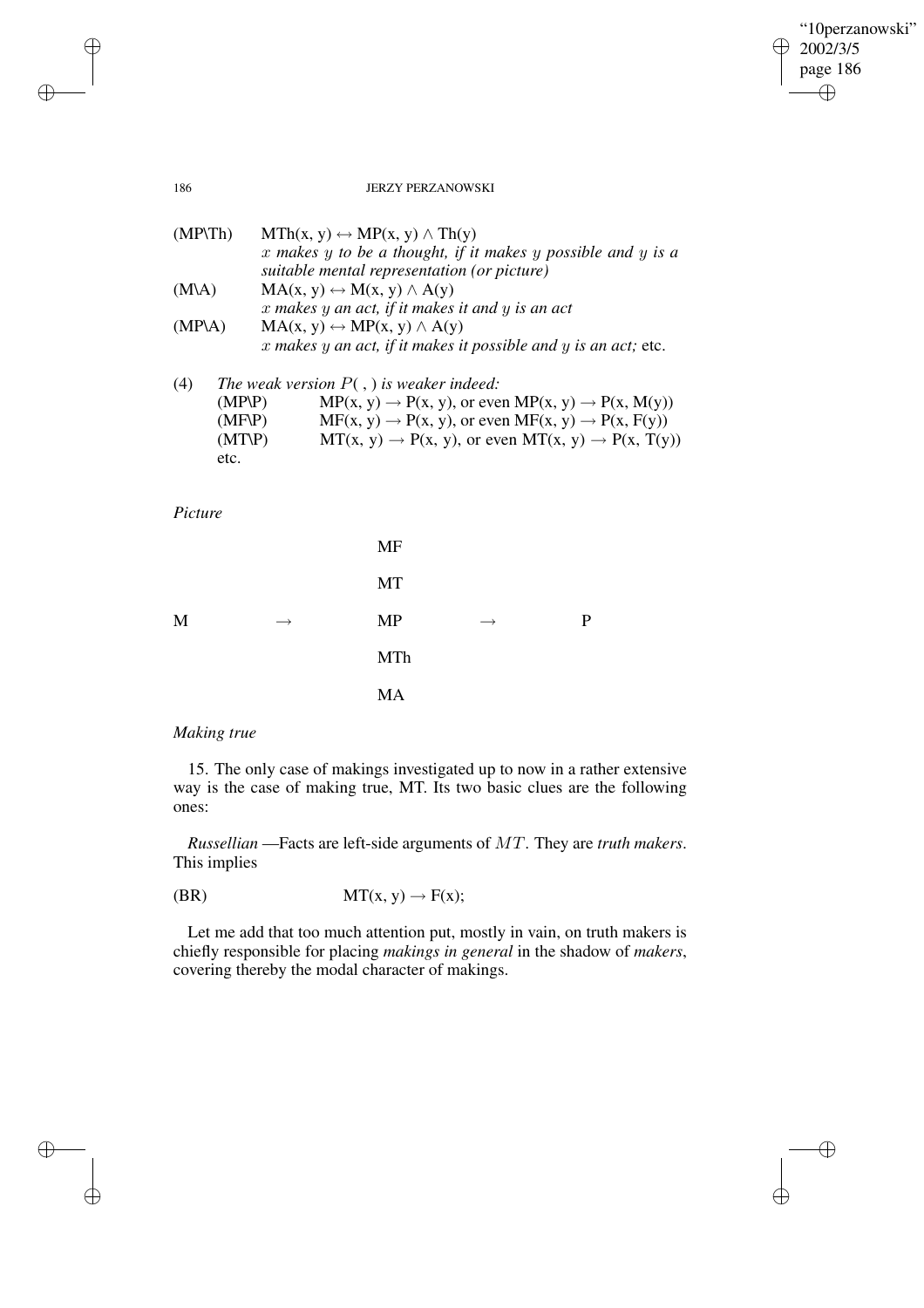#### COMBINATION SEMANTICS FOR INTENSIONAL LOGICS, PART I 187

"10perzanowski"

2002/3/5 page 187

✐

✐

✐

✐

*Fregean and Tarskian* —Making true means verification (satisfaction), i.e.,

$$
(F\setminus T) \qquad \qquad MT(x, y): \leftrightarrow x \models y,
$$

fulfilling usual compossibility principles. As a matter of fact, Tarski's contribution to the theory of truth can be understood as a *partial* axiomatization of *making true* based on set-theory as its background ontology. Sound and complete axiomatization is still an open question.

Let me add, that it is a logical custom to differentiate between MT-arguments: MT(N, A), or MT(X, A), where the first is a *model* or *set of formulas*, whereas the second is a *formula*.

# *Few words of reflection*

16. By the above analysis, in particular by (1), the general theory of makings must be based on (and, in fact, is a part of) combination ontology, or general ontology of analysis and synthesis.

Therefore time comes for ontological investigations.

# *Ontology*

✐

✐

✐

✐

17. The most general theory of analysis and synthesis is one of two types: combination ontology or transformation ontology:

## $GAS = CO + TO$ .

In what follows I will, following Leibniz and Wittgenstein, concentrate my attention on combination ontology only, passing investigation of transformation ontology for another occasion.

## *Three approaches towards a General Theory of Analysis and Synthesis*

# *Order Approach*

It is natural, abstract and quite common. In the first steps let us define ontological spaces of three kinds and their simples (if any), in consequence also substance, i.e., the family of all simples.

18. *Ontological spaces.* Let OB be the class of all items (*objects*). Assume that the universe of a discourse U is included in OB.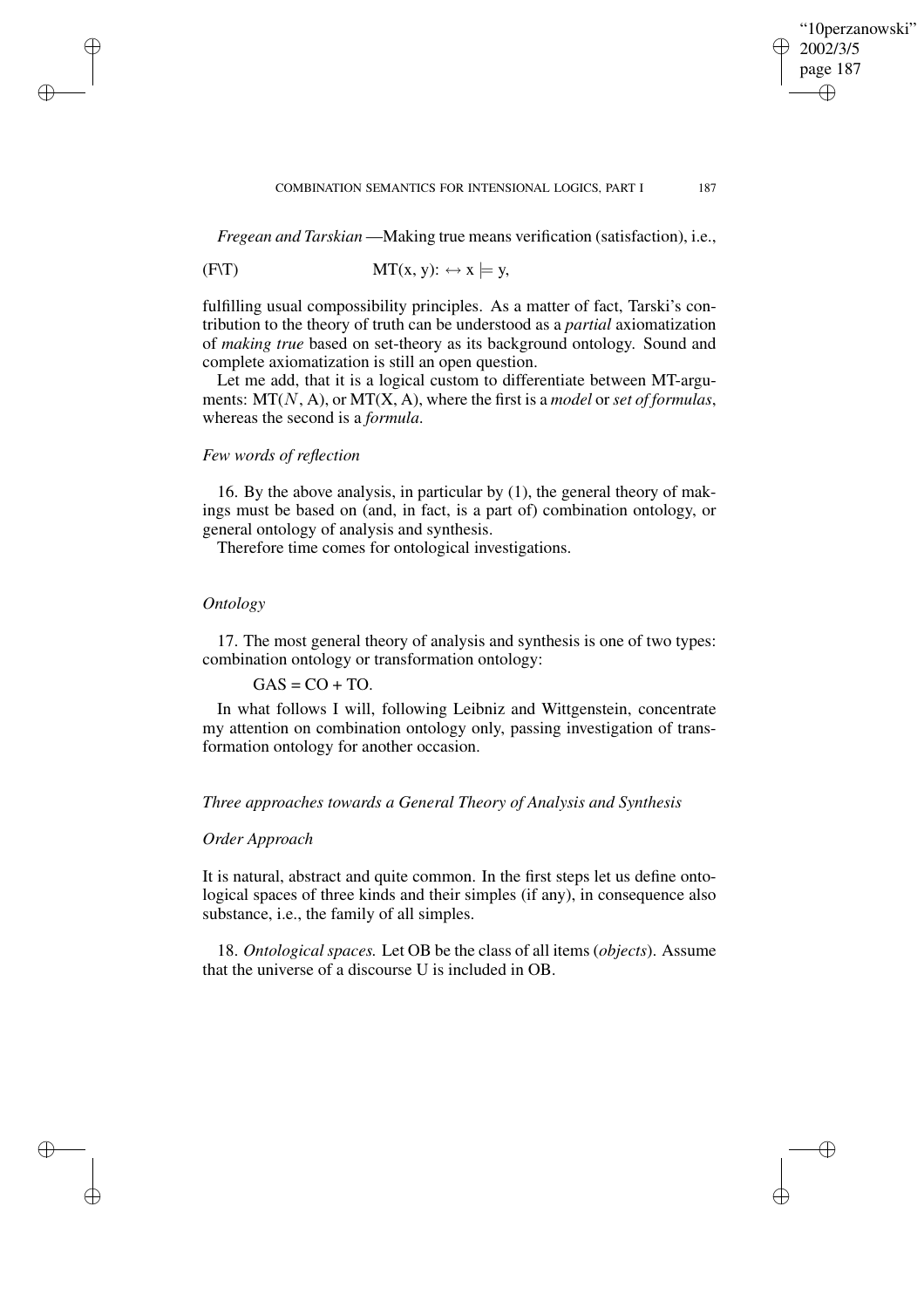## "10perzanowski" 2002/3/5 page 188 ✐ ✐

✐

✐

#### 188 JERZY PERZANOWSKI

✐

✐

✐

✐

We distinguish at least three natural types of an ontological space of analysis and synthesis:

| The space of analysis:               | < U, < >                       | where $\lt$ is the relation                |
|--------------------------------------|--------------------------------|--------------------------------------------|
|                                      |                                | to be simpler than,                        |
| The space of synthesis:              | $\langle U, \subseteq \rangle$ | where $\subset$ is the relation            |
|                                      |                                | to be a component of,                      |
| The space of analysis and synthesis: |                                | $\langle U, \langle , \subseteq \rangle$ . |

Notice the large number of questions concerning connections between the two basic ontological relations: *to be simpler than* and *to be a component of*. Are they coextensive? This option, however, seems to be a too far going oversimplification.

Obviously, an analysis passing from "bigger" to "smaller" is *down-oriented*, whereas a synthesis is *up-oriented*.

19. *Simples and substance.* The most important offsprings of the first, order approach are the notions of *simples* and *co-simples* (usually named *possible worlds*). Both are limit notions. Simples are limit-objects of the family of all proper ontological analyses; co-simples, on the other hand, are limits of suitable syntheses.

It is important to recognize that *at least six notions of simples can and should be distinguished* (cf. [9]). Let me recall here four of them, where  $\prec$ is especially ambiguous, denoting hereafter either  $\lt$  or  $\subseteq$ : *Superelements:* SE(x) iff ∀y x≺y

x *is a superelement iff it is simpler than any object in the universe Simples:* S(x) iff ¬∃y y≺x

x *is a simple iff there is no object in the universe which is simpler than it is*

*Atoms:*  $A(x)$  iff  $\forall y \ (y \prec x \rightarrow x=y)$ 

x *is an atom iff the only one element simpler than it (if any) is* x *itself Elements:* E(x) iff  $\forall y \ (y \prec x \rightarrow x=y \lor SE(x))$ 

Elements are weakenings of atoms, such that *the only objects simpler than them are they themselves or superelements*.

20. Now, following the long and very distinguished line of thinkers, including Anaximander, Anaxagoras, Democritus, Leibniz, Kant and Wittgenstein *substance* is defined as the family of all suitable simples. Observe that the substance must not be uniform, for it can be built up of different types of simples.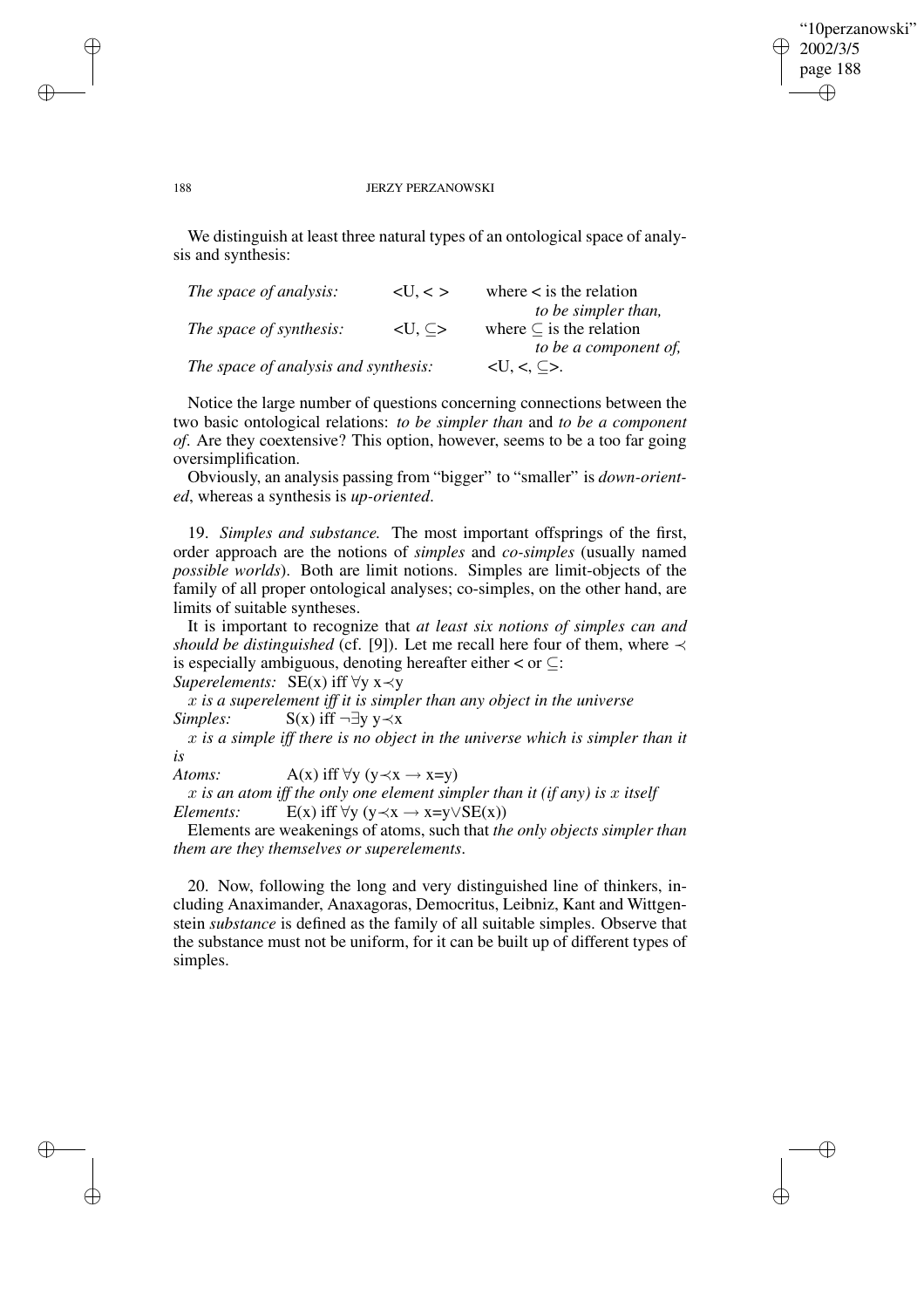Notice also that in the case of so-called *unfounded* ontologies substance can be empty. In such a case it is, for sure, not so natural and easy to introduce a suitable inductive structure in the universe. Such alternative ontology must be treated quite seriously, however.

Finally let me stress that order approach offers an external description of synthesis. It does not, however, explain its mechanism!

# *Operator approach*

✐

✐

✐

✐

21. It is based on investigation of two operators: *analyzer*  $\alpha$  and *synthesizer* σ.

Analyzer  $\alpha$  produces for a given x the family of all its pieces (parts or components):

 $\alpha(x) := \{y : y \text{ is obtained from } x \text{ by } \alpha\};$ 

whereas synthesizer  $\sigma$  collects for any  $x$  the family of all objects that *can* be *synthesized* from x (its substance):

 $\sigma(x) := \{y : y \text{ can be obtained by a combination involving x, or its }$ *substance*  $S(x)$ .

Operator approach gives also, as the order approach did, an external (or extensional) description of synthesis.

It opens, however, a way to its internal description.

## *Internal, or modal, approach*

22. To describe (at least necessary) conditions of a successful synthesis it is convenient to use two basic ontological modalities introduced previously: *making possible* —MP( , ), and *making impossible* —MI( . ).

23. Recall § 9. For given two arbitrary objects x and y they can be considered as arguments for a *basic ontological connection* which, in turn, is either *positive* or *negative*. *A priori* there exist just four cases: positive connection —MP, negative connection —MI, both positive and negative, hence incoherent, connection —MPI, and the case of mutual ontological neutrality —ON.

The first case is taken here to be fundamental!

#### *Explication for* σ

24. Now we can offer the following, rather natural explication for synthesizer: *to be synthetizable from* x *is to be made possible from* x:

$$
\sigma(x) = \{y : MP(x, y)\}
$$

"10perzanowski"

2002/3/5 page 189

✐

✐

✐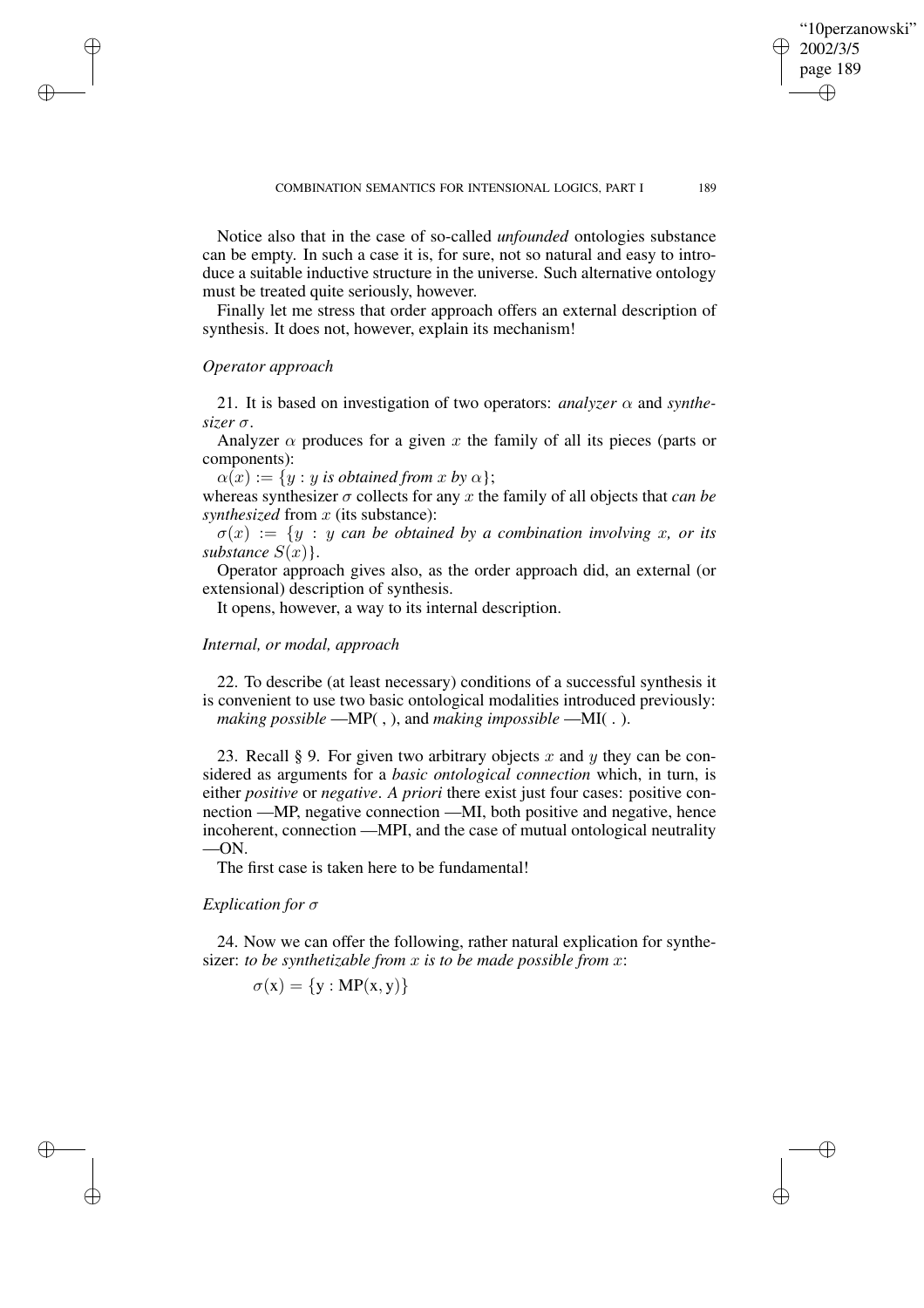"10perzanowski" 2002/3/5 page 190 ✐ ✐

✐

✐

#### 190 JERZY PERZANOWSKI

Notice that the above explication connects the second approach (operator one) with the third (internal) approach to the general theory of analysis and synthesis.

### *Wittgenstein's insight*

25. Let me quote one of the most mysterious theses of the *Tractatus*:

(2.033) Form is *the possibility* of structure.

Ask now what *the possibility* means? It has been pointed out by Frank Ramsey in his famous review of the *Tractatus* that it cannot be read as a logical modality (i.e., *form* cannot be treated as an alternative structure), for this reading would immediately make *Tractatus* inconsistent.

My own proposal (cf. [1], [2]) is the following one:

(5) Form of x is what *makes* the structure of y *possible*.

Formalization:  $MP(Form(x), Str(y))$ , hence —through suitable generaliza $tion-MP(x, y)$ .

Further Wittgensteinian and Leibnizian clues make the nature of MP more clear: form of x is determined by its substance, whereas structure of  $y$  means a way in which a complex  $y$  is built up, the way, including order, in which its components are joined together into one object.

Using syntactical categorization of Leśniewski and Ajdukiewicz we obtain, on the other hand, that MP has the category of quantifier:  $s / n, s$ which, as is easy to see, is of higher order and deeply modal.

Therefore MP is a modal quantifier, characterized after Wittgenstein's clue by

(6) MP(x, y)  $\leftrightarrow$  MP(S(x), y).

## *Conceptual framework of Combination Ontology*

26. It is extremely rich, enough to define the basic notions of Leibnizian and Wittgensteinian ontologies. Hereafter I will cite only a few notions to illustrate the above claim as well as for further use.

✐

✐

✐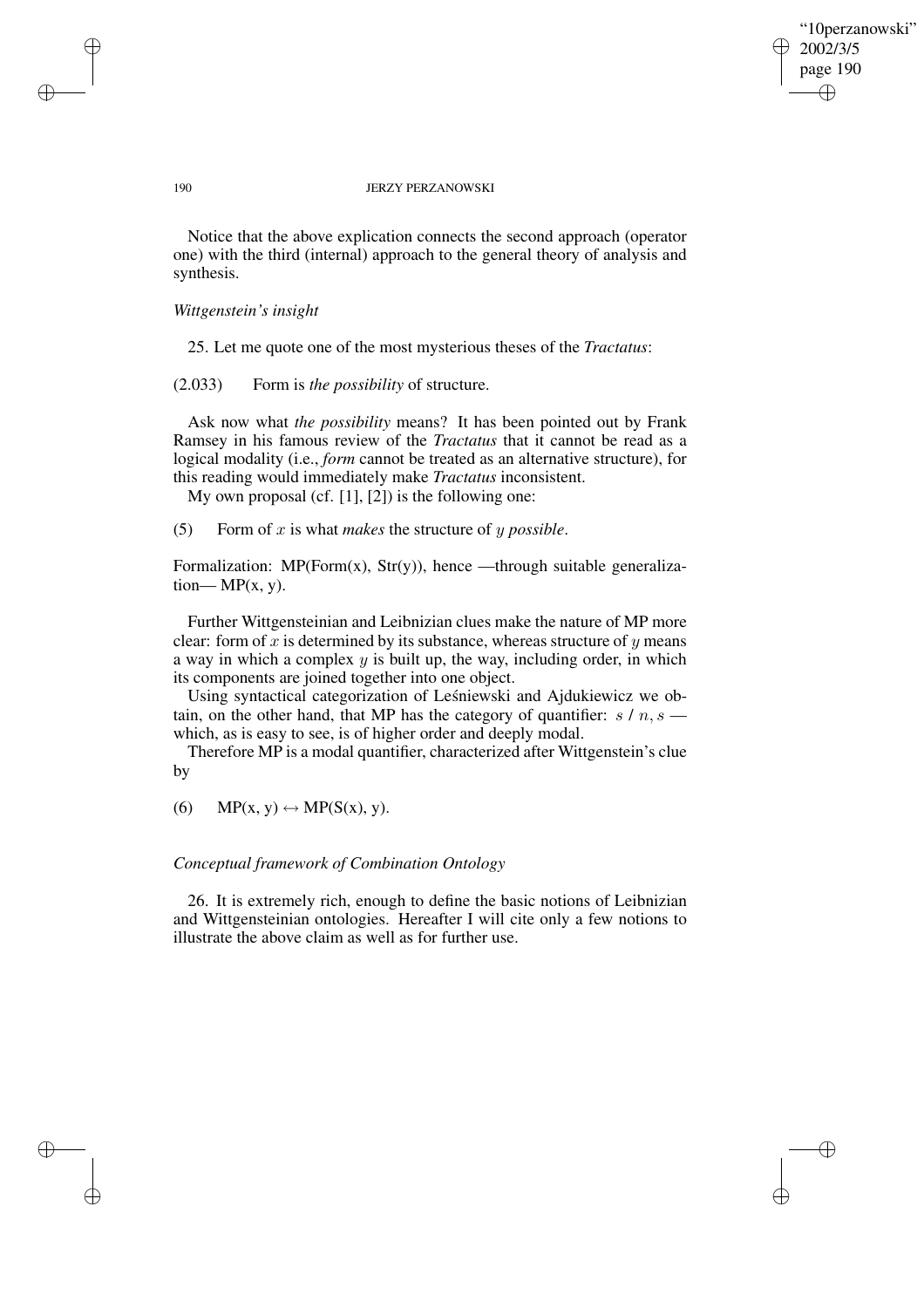✐

## COMBINATION SEMANTICS FOR INTENSIONAL LOGICS, PART I 191

*Starting definitions and axioms*

✐

✐

✐

✐

| $M(x): \leftrightarrow MP(x, x)$              | ontological coherence (to be ontologically pos- |
|-----------------------------------------------|-------------------------------------------------|
|                                               | sible)                                          |
| $OF(x): \leftrightarrow \exists y MP(y, x)$   | ontological foundation                          |
| $G(x): \leftrightarrow \forall y \; MP(x, y)$ | ontological generator (or God-like being of a   |
|                                               | theory)                                         |
| $FR(x): \leftrightarrow \exists y \ MP(x, y)$ | ontological fruitfulness                        |
| $\forall x \exists y \ MP(y, x)$<br>(SR)      | ontic principle of sufficient reason            |

*Monotonicity principles with respect to* ≺

 $MP(D,)$   $z \prec x \wedge MP(x, y) \rightarrow MP(z, y)$ Down oriented with respect to the first argument;  $MP(U, )$   $x \prec z \land MP(x, y) \rightarrow MP(z, y)$ Up oriented with respect to the first argument. Similarly for the second argument MP(,D) MP(x, y) $\land$ z $\prec$ y  $\rightarrow$  MP(x, z) MP( $I, U$ ) MP( $X, Y$ ) $\land Y \prec Z \rightarrow MP(X, Z)$ Also MP(D, D), MP(U, U), MP(D, U), MP(U, D) should be taken into account.

*Consistency principles*

*Ontological ones*

(OC)  $\neg(MP(x, y) \land MI(x, y))$  consistency law *No item makes another one both possible and impossible!* (OEM) MP $(x, y)$ ∨MI $(x, y)$  law of the excluded middle *Each item makes another one either possible or impossible!* (OBI)  $\neg MP(x, y) \leftrightarrow MI(x, y)$  law of bivalence,

which is the conjunction of the two previous principles.

Notice that OBI simplifies the domain of investigation under consideration in a quite remarkable way: making possible and making impossible are interdefinable!

*Onto\logical ones*

They hold in the proper domain of logic, where at least the second argument is a proposition (or formula), whereas the negation is classical.<br>(OLC)  $\neg (MP(x, \neg A) \land MP(x, A))$  meta-consistency law

 $\neg(MP(x, \neg A)\wedge MP(x, A))$ 

*No proposition is made possible, together with its negation, by the same item*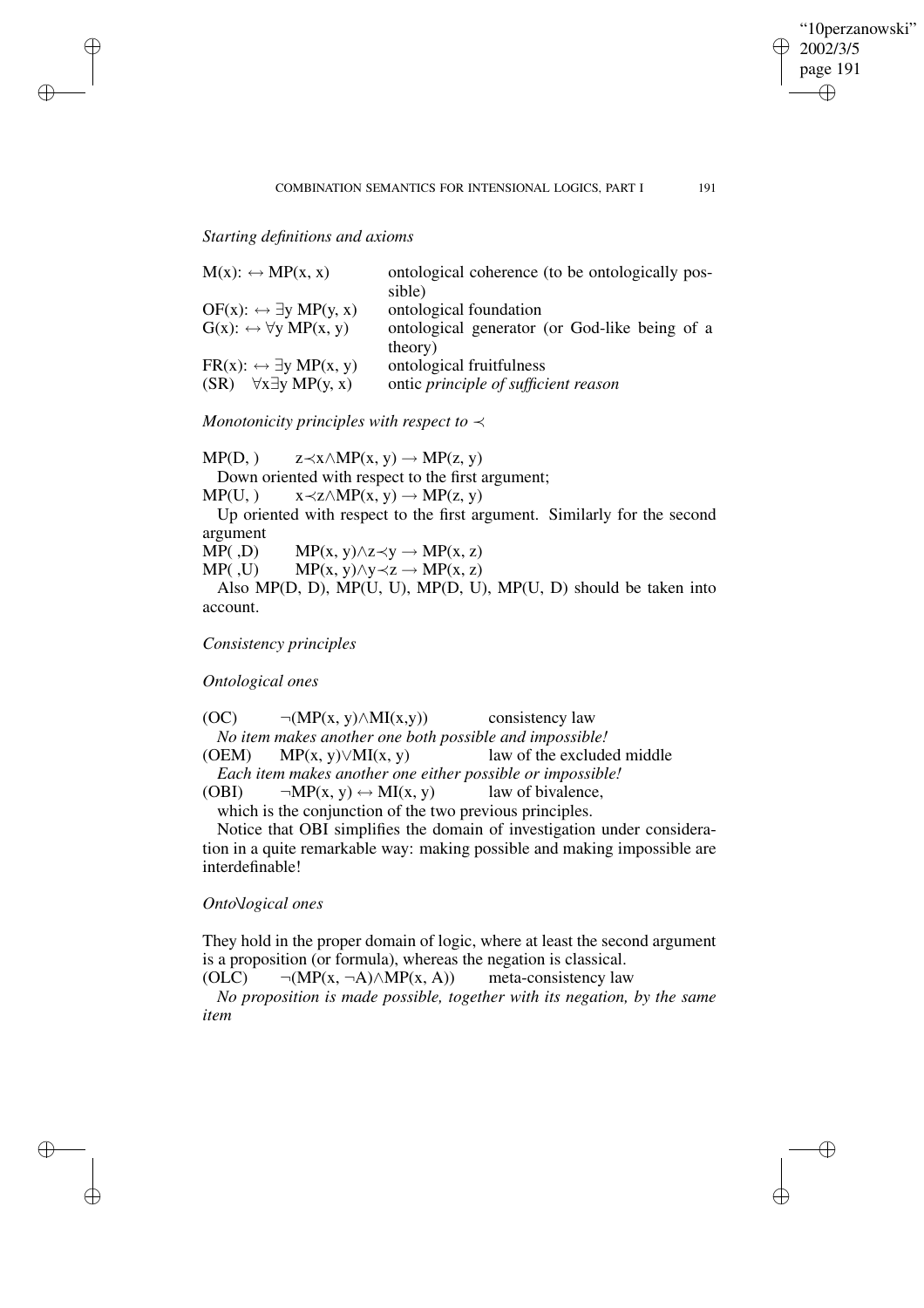✐

#### 192 JERZY PERZANOWSKI

(OLEM) MP(x,  $\neg A$ ) $\vee$ MP(x, A) meta-excluded middle law *Each item makes possible either*  $A$  *or*  $\neg A$ 

(OLB)  $\neg MP(x, A) \leftrightarrow MP(x, \neg A)$  meta-bivalence law

Notice that the above laws govern usual semantics. They are, in a sense, metalogical!

## *Compossibility and Compatibility*

27. Let us finally consider *compossibility* —the most eminent ontological modality, used by Leibniz as the main notion of his great metaphysics. First I will recall Leibniz's original construction, which is metalogical in its depth, passing next to its onto\logical counterpart in combination ontology.

## *Leibniz's metalogical construction*

28. Recall first that Leibniz believed that a suitable logical calculus of concepts enabling its user to solve any rational question can be and will be discovered. Assuming that it is done he was in power to sketch the full ontological system —from monads and qualities to the real world.

Thus let some logical calculus of concepts (names?, predicates?) be given. Cn is the connected consequence operator, whereas —for any  $x$ — Th(x) is its Cn-theory.

Leibniz defined modal concepts by the following metalogical conditions:  $M(x): \rightarrow \bot \notin Th(x)$  *x* is possible *(its theory is consistent)*  $L(x): \rightarrow \bot \in Th(\neg x)$  x is necessary *(its negation is impossible)*  $C(x, y)$ : $\leftrightarrow \perp \notin Cn(Th(x) \cup Th(y))$  x and y are compossible *(their common theory is consistent).*

Immediately we obtain Leibnizian "soundness" conditions:

| (7) | $C(x, y) \leftrightarrow C(y, x)$           | Compossibility relation is symmetric.  |
|-----|---------------------------------------------|----------------------------------------|
| (8) | $M(x) \leftrightarrow C(x, x)$              | Possibility means self-compossibility. |
| (9) | $C(x, y) \rightarrow M(x) \wedge M(y)$      | Compossibility implies possibility.    |
|     | When can the above implication be reversed? |                                        |

#### *Onto\logical construction*

29. Observe that in the framework of combination ontology we have already, in § 26, defined  $M(x)$  in a way respecting (8).

On the other hand, the previous question suggests that between MP( , ) and C( , ) there is another relation, more fundamental than compossibility one. It is so-called *compatibility* relation. Indeed, putting

✐

✐

✐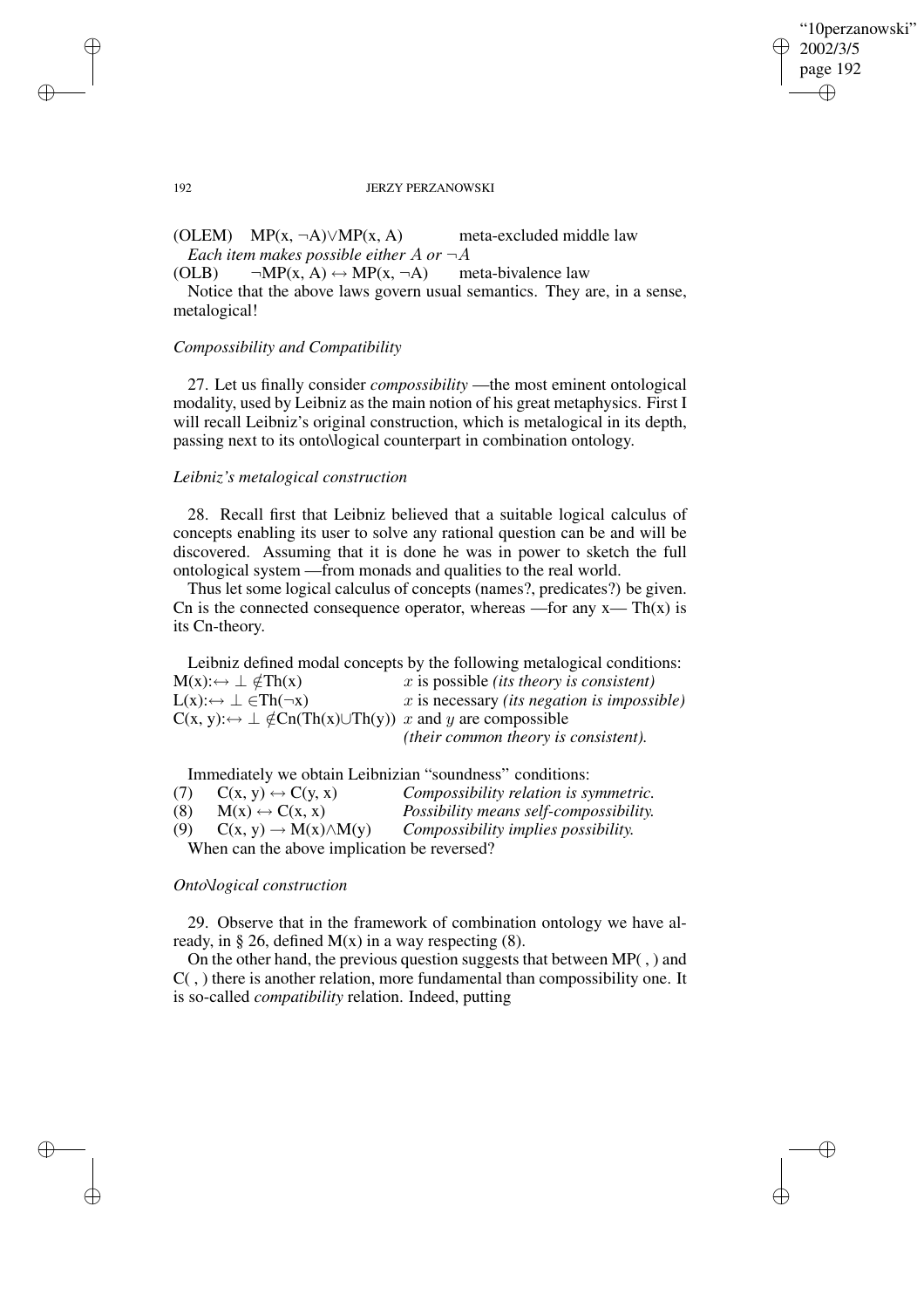$CP(x, y): \rightarrow MP(x, y) \wedge MP(y, x)$  —for compatibility, and  $C(x, y)$ : →  $M(x) \wedge M(y) \wedge CP(x, y)$  —for compossibility

we obtain a manageable compossibility relation obeying the above Leibniz's "soundness" conditions.

30. Clearly, *wholes* are combinations of compossible collections, whereas *possible worlds* are obtained by maximalization of wholes.

Finally, observe that in our approach we start with basic ontological makings —modalities more fundamental than Leibnizian compossibility, for they are definable in two steps from our two basic makings: *making possible* and *making impossible*.

Now time comes for executing these ideas in the framework of logic.

#### *Logic*

✐

✐

✐

✐

*Combination semantics of logical modalities obtained by means of makings combination*

## *Definitions*

31. An ontological frame U is the triple  $\langle U, MP, MT \rangle$ ; where U is any collection, whereas MP and MT are appropriate binary relations on U, respectively *making possible* and *making true*.

Without any loss of generality we can split U into the extralanguage domain U' and the language domain FOR:  $U = U' \cup FOR$ , with suitable restrictions of MP and MT to these subdomains: MP, MT  $\subseteq U' \times FOR$ .

32. For classical connectives we assume the well-known Fregean Tarski's conditions characterizing MT:

 $(\neg)$  MT(x,  $\neg$ A) iff  $\neg$ MT(x, A)  $(\wedge)$  MT(x, A $\wedge$ B) iff MT(x, A) $\wedge$ MT(x, B) (∨) MT(x, A∨B) iff MT(x, A)∨MT(x, B)  $(\rightarrow)$  MT(x, A $\rightarrow$ B) iff MT(x, A)  $\rightarrow$  MT(x, B)

32.1 Logical modalities are interpreted, however, by means of their conjugate onto\logical modalities. In particular

 $(\diamondsuit)$  MT(x,  $\diamondsuit$ A) iff MP(x, A)

*It is possible that* A *holds at* x *(or* x *is making that* A *is possible true) iff* x *makes* A *possible.* Observe, that by dualization

"10perzanowski"

2002/3/5 page 193

✐

✐

✐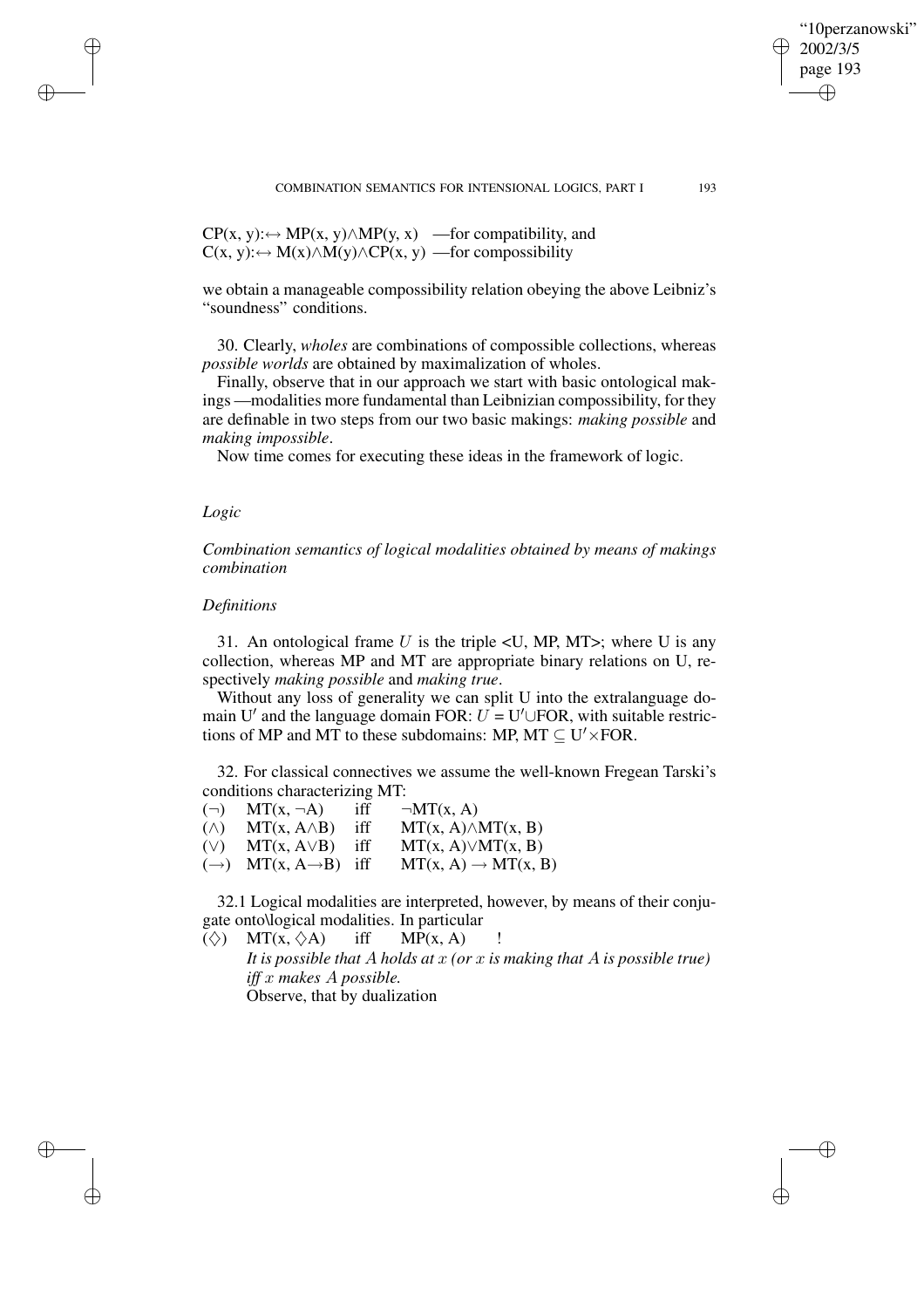✐

#### 194 JERZY PERZANOWSKI

( $\square$ ) MT(x,  $\square$ A) iff  $\neg MP(x, \neg A)$ .

32.2 For any ontological frame we put as usual:

 $U \models A \text{ iff } \forall x \in U' \text{ MT}(x, A).$ 

Notice that the above receipt works, *mutatis mutandis*, for any intensional logic!!

#### *Correspondence*

33. It is easy to check the following correspondence list for modal and onto\logical formulas:

 $(T)$   $A \rightarrow \Diamond A$   $-Axiom$  *of Gödel-Feys-von Wright* 

It is characterized by the implication  $MT(x, A) \rightarrow MP(x, A)$ , i.e., by the inequality MT≤MP: *Making truth implies (or is included in) making possible.* In short: *Truth implies possibility.*

It is, in fact, the original Aristotelian explication of the axiom, obviously more transparent and clear than the alternative explication offered by relational semantics:  $xRx$ , i.e., the alternativity relation between possible worlds is reflexive.

*Axiom of noncontingency (for its nonsymmetric case)*

 $(TV)$   $A \rightarrow \Box A$ 

is characterized by the reverse inclusion: MP≤MT. Its ontological characterization is thus given by the implication:  $MP(x, A) \rightarrow MT(x, A)$ , reverse to the previous one. Thus noncontingency means that *making possible implies making truth*, in short: *possibility implies truth*.

Finally, the conjunction of both axioms, i.e., *Triviality axiom*

 $(TR) \quad \diamond A \leftrightarrow A$ 

corresponds to the equality: MP = MT, saying that *making possible* is simply *making truth*. In short: *possibility* means *truth*.

To conclude, the above three closely connected axioms are explained in our semantics in a clear, natural and intuitive way.

33.1 Let us pass now to three well-known axioms connected with *ontological rationalism*.

Consider first the *axiom of ontological rationalism of Leibnizian type*, saying that *nothing is contingent (in a symmetric version of contingency)*

 $(R) \quad \diamondsuit A \rightarrow \Box A$ 

✐

✐

✐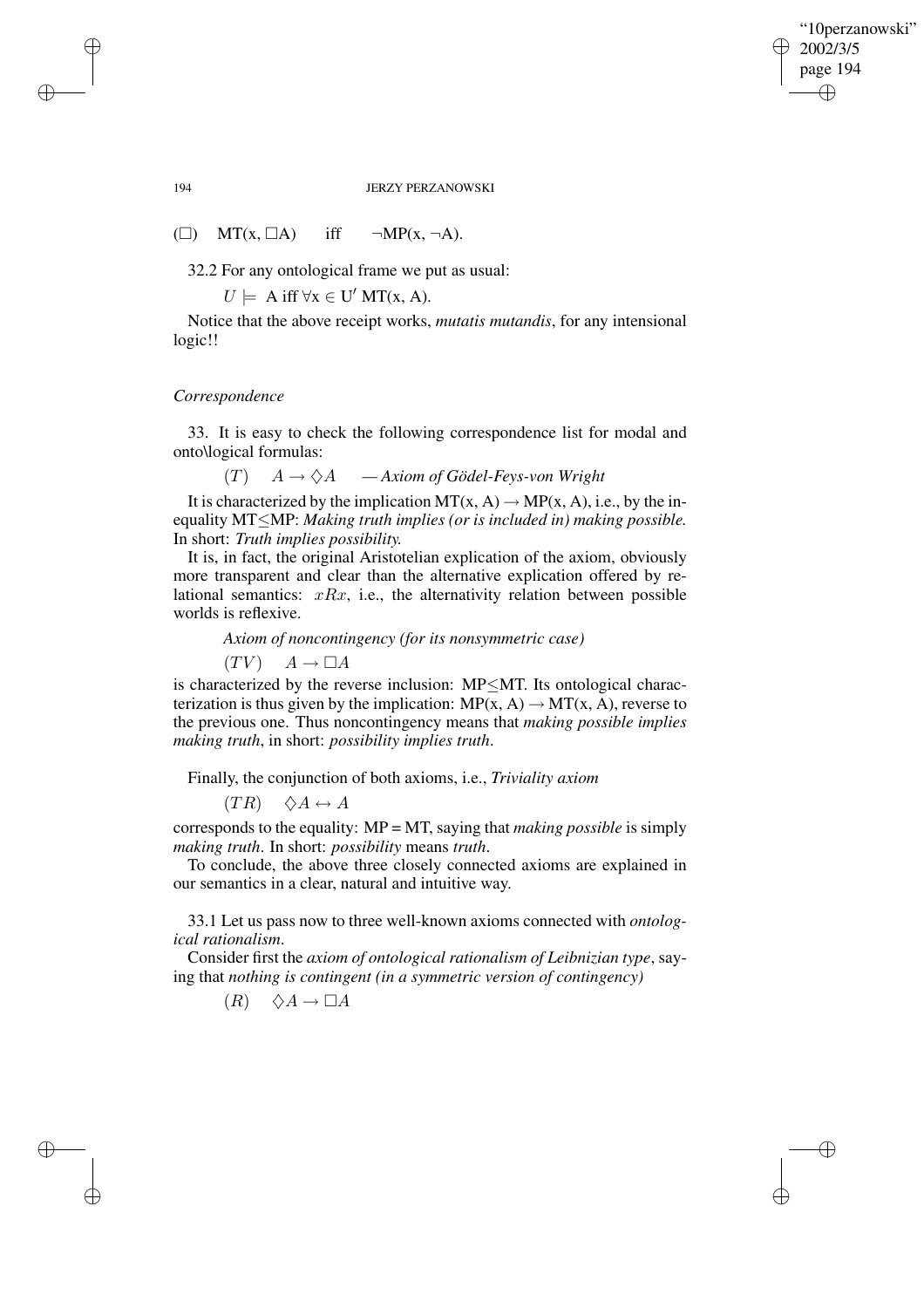It is characterized by the implication MP(x,  $\neg A$ )  $\rightarrow \neg MP(x, A)$ , which is equivalent to the *ontological consistency law* (in its metalogical version, cf. § 26):

 $\neg(MP(x, \neg A) \land MP(x, A)).$ 

✐

✐

✐

✐

It is indeed the soundest explication of Leibnizian axiom, for it it wellknown that ontological rationalism is based on the law of noncontradiction!

Recall that in the case of relational semantics the axiom is connected with the condition of functionality for alternativity relation, which is also very rationalistic in spirit.

Its dual version is the famous axiom of *standard deontic logic* of (Aristotle)-von Wright-(Makinson):

 $(D) \quad \Box A \rightarrow \Diamond A$ 

It corresponds with the implication  $\neg MP(x, A) \rightarrow MP(x, \neg A)$ , which is equivalent to the metalogical version of the ontological excluded middle law:

 $MP(x, A) \vee MP(x, \neg A): x$  makes possible A or its negation.

Joining both axioms together we obtain the *axiom of strong rationalism*

 $(DR) \square A \leftrightarrow \Diamond A$ 

which corresponds to the principle of metalogical bivalence:

 $\neg MP(x, A) \leftrightarrow MP(x, \neg A) : x \text{ makes possible either } A \text{ or } \neg A.$ 

Recall that the relational semantics shows another side of strong rationality: (DR) corresponds to the restriction of the alternative relations to functions. Recall that, in fact, rationalistic description of the universe is often purely mathematical, hence it is indeed done in terms of functions.

Anyway, at least in the above cases (but not only in them) combination semantics demonstrated in a fairly clear way its power of intuitive philosophical characterization of an important family of modal axioms!

33.2 Let us now pass to several well-known modal axioms. Consider first the *Brouwersche axiom of symmetry* introduced by Becker and Kripke:

 $(B) \quad \Diamond \Box A \rightarrow A$ 

It is characterized by the implication  $MP(x, \Box A) \rightarrow MT(x, A)$ , saying that *to make necessity of* A *possible means to make* A *true*. Indeed, to make necessity of A possible is to guarantee verification of the formula in (at least some family of) possible worlds, hence guarantee that it is true as well.

"10perzanowski"

2002/3/5 page 195

✐

✐

✐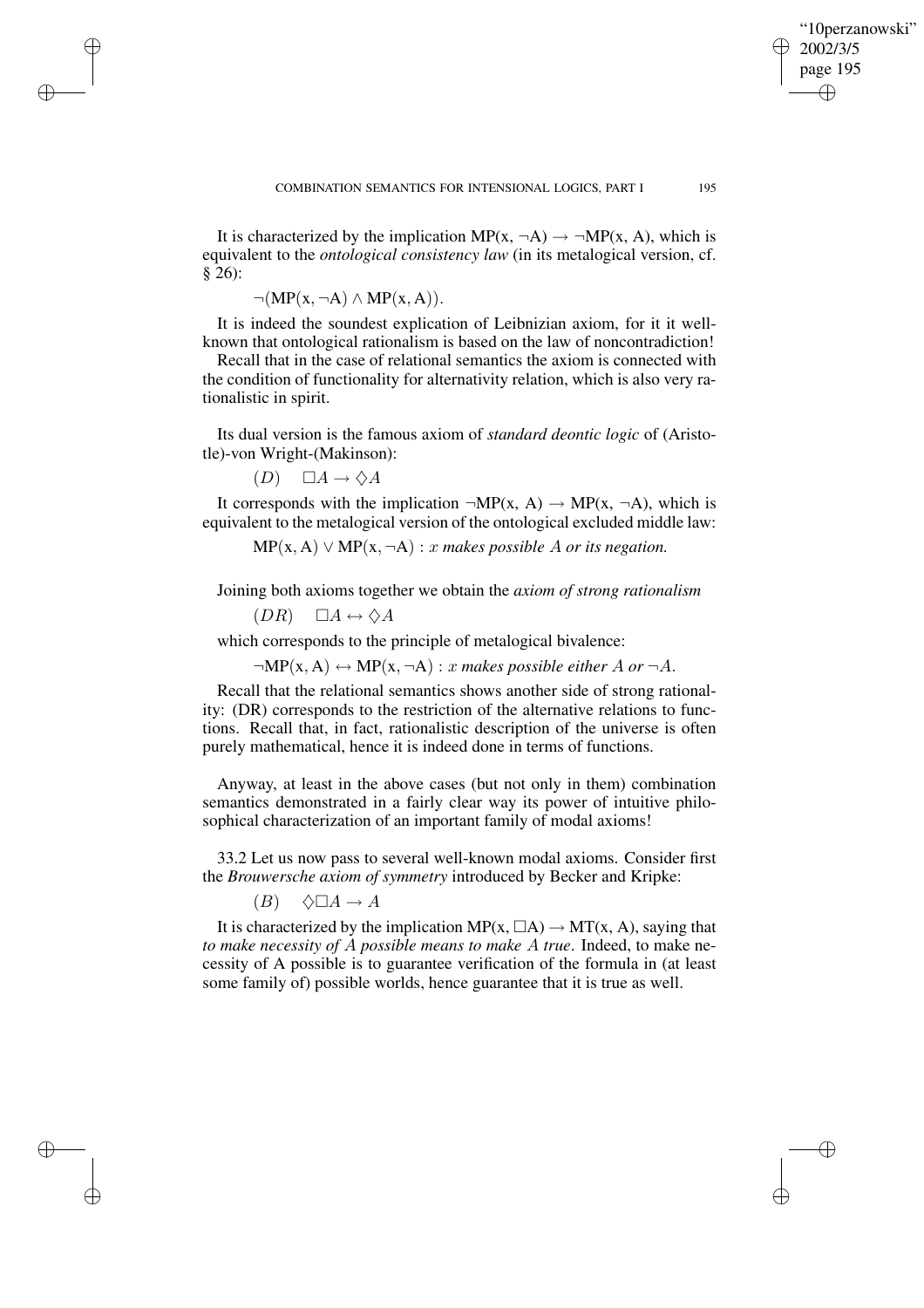✐

#### 196 JERZY PERZANOWSKI

Consider now the *transitivity axiom of Lewis*

(4)  $\Diamond \Diamond A \rightarrow \Diamond A$ 

It is characterized by the ontological implication:  $MP(x, \Diamond A) \rightarrow MP(x, \Diamond B)$ A), which says that *to make possibility of* A *possible means to make* A *possible*.

Similarly, the *Euclidean axiom of Lewis*

 $(5) \quad \Diamond \Box A \rightarrow \Box A$ 

It corresponds to the implication  $MP(x, \neg A) \rightarrow \neg MP(x, \Box A)$ : *Making possible not-*A *excludes making possible that* A *is necessary, or it is excluded that* x *makes both* A *necessary and negate it.*

Analogously, the *axiom of distribution*

 $(Dis) \quad \diamond (A \vee B) \leftrightarrow \diamond A \vee \diamond B$ 

which is characterized by MP(x, A $\lor$ B)  $\leftrightarrow$  MP(x, A) $\lor$ MP(x, B)

33.3 Pass now to the famous axiom of Kripke, which limits normal modal logics from the down

 $(K) \quad \Box(A \rightarrow B) \rightarrow (\Box A \rightarrow \Box B)$ 

It is characterized by the following formula:

 $\neg MP(x, \neg A) \land MP(x, \neg B) \rightarrow MP(x, \neg (A \rightarrow B)),$ 

giving, in a sense, a condition for falsification of an implication.

## 33.4 Consider also

*Negative counterpart logic* —  $(nT) \neg A \rightarrow \Diamond A$ 

It is characterized by a rather nice condition:

 $MT(x, A) \vee MP(x, A)$ 

*—any* x *either makes* A *true or makes it possible.*

33.5 Finally, let me characterize the remaining three "crucial" logics:

*Verum*  $logic - (VER) \neg \Diamond A$ 

It means that MP is empty, i.e., that nothing is possible for nothing is made possible.

*Falsum*  $logic - (FALS) \diamondsuit A$ 

✐

✐

✐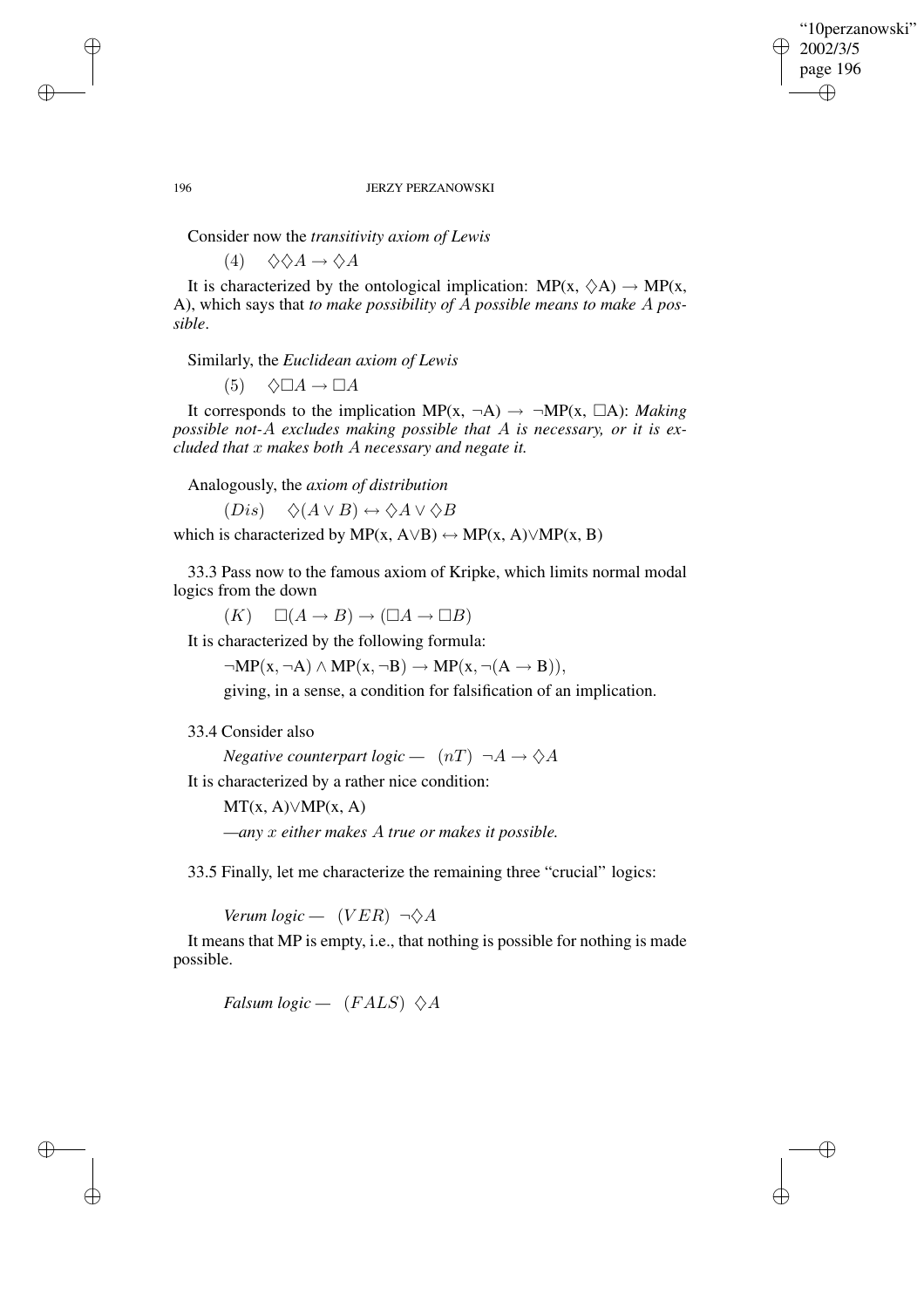✐

It means that MP is full, saying that everything is possible for everything can be made possible (for example, during *Meditationes de prima philosophia*, by the Cartesian Demon).

*Negation logic* —  $(NEG) \diamond A \leftrightarrow \neg A$ 

It means that  $MP = -MT$ , i.e., making possible is the complement of making true.

Observe that the above list two kinds of axioms were discussed: purely formal —like 4, 5, Dis, K; and ontological —like T, D, R, nT, B, TR and NEG, VER as well as FALS.

#### *Completeness*

✐

✐

✐

✐

34. Now, it would be fine to prove that the above conditions fully characterize logics in question.

The above semantics is indeed quite general and broad.

Let  $P$  be a modal logic, C —the classical consequence operator based on detachment and the classical logic  $CL$ .  $L(P)$  denotes the family of all Lindenbaum oversystems of P.

The *canonical frame* <L(P)∪FOR, MT, MP> is defined now by putting the following definitions of makings:

 $MT(X, A)$  *iff*  $A \in X$ 

 $MP(X, A)$  *iff*  $C(X, \Diamond A)$  *is consistent* 

Immediately from the definition we see that the canonical valuation, i.e., the *making true relation* MT is simply the characteristic function of the Lindenbaum system X.

By quite standard argument we have

(10) THE COMPLETENESS THEOREM (Cf. Perzanowski [2], theorem (38)).

*For any modal logic* P*,* P *is characterized by the class of all ontological* P*-frames.*

*Proof.* We work with the classical logic expressed in the modal language. Therefore all Boolean conditions put on  $MT$  are clearly satisfied.  $P$  being logic is also closed on substitution.

Therefore we must check the only remaining case —for possibility: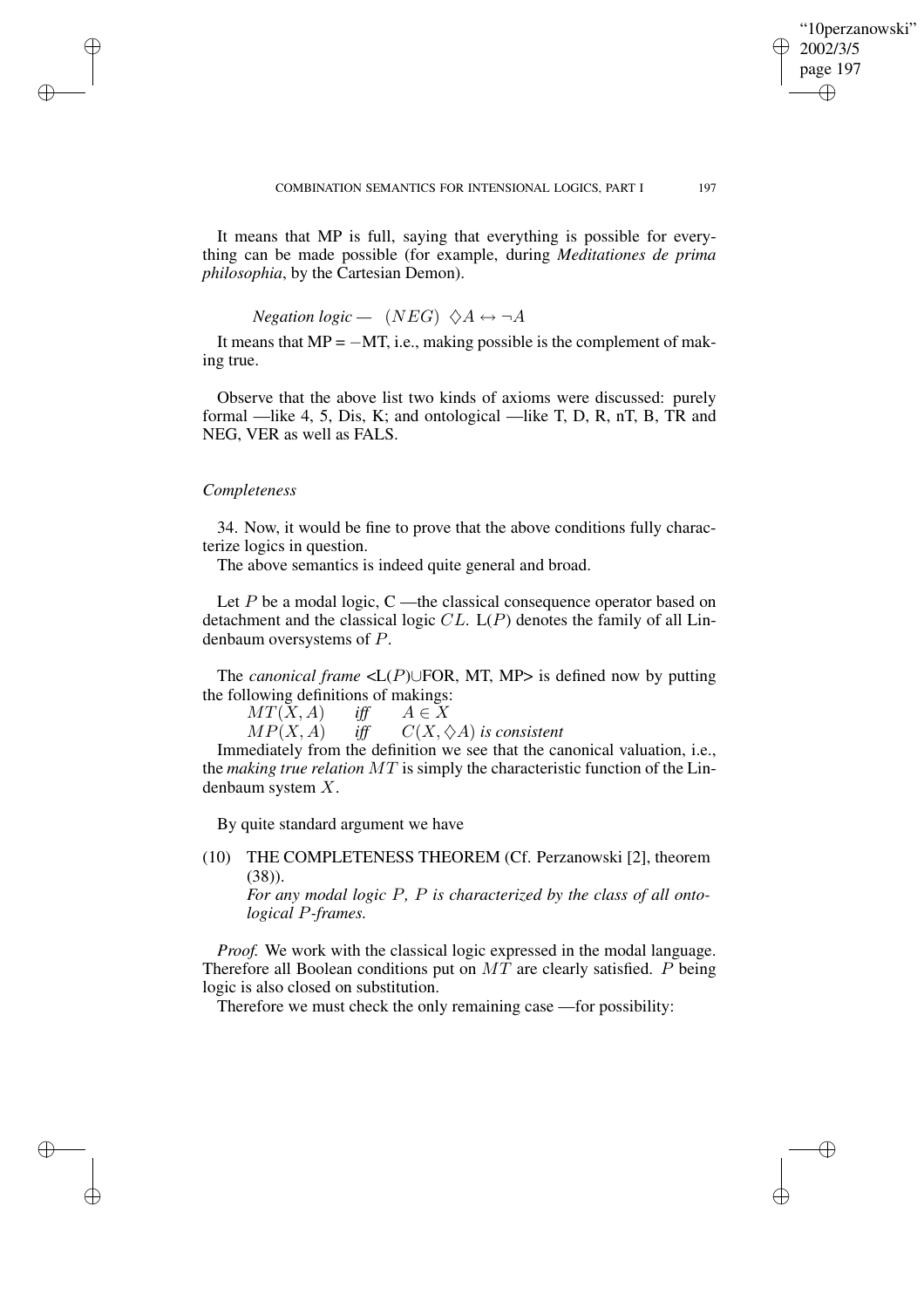## "10perzanowski" 2002/3/5 page 198 ✐ ✐

✐

✐

#### 198 JERZY PERZANOWSKI

 $(\diamondsuit)$  MT(X,  $\diamondsuit$ A) iff MP(X, A).

But MP(X, A) means that  $C(X, \Diamond A)$  is consistent. X, being Lindenbaum set, is maximally consistent. Hence  $\Diamond A$  must belong to X. This means, however that  $MT(X, \Diamond A)$ , what should be checked.

Rest of the proof is standard. Q.E.D.

Many corollaries follow immediately, including

- (11) CL *is complete with respect to all ontological frames.*
- (12) KT *is complete with respect to all* KT*-frames.*
- (13) DR *is complete with respect to all* DR*-frames.* ETC.

## *Comments*

35. Clearly, the crucial relation MP of canonical frames can be defined also in a more familiar, Tarskian, way:

MP(X, A) iff  $X \vdash \Diamond A$ .

Both definitions provide us with metalogical explications of *making possible* in the case of canonical models: X *makes* A *possible* means either

- in the spirit of Leibniz —that X *is consistent with the claim that* A *is possible*, or
- in the spirit of Tarski —that X *infers that* A *is possible*.

36. Notice, however, that quite a lot of reasonable modifications of MPdefinition limit seriously the application of canonical frames.

In particular, following Leibniz's clue of § 28 in the literal way:

 $(\diamondsuit)$  MP(X, A) iff C(X, A) is consistent

we obtain a semantical characterization of the Post-complete logic TR, for MT(X,  $\Diamond$  A) iff  $\Diamond$  A  $\in$  X, whereas C(X, A) is consistent iff A  $\in$  X; hence ( $\diamondsuit$ ) means that  $\diamondsuit A \in X$  iff  $A \in X$ , i.e.,  $X \in L(TR)$ .

37. Similarly, putting MP(X, A) iff  $C(X, \neg A)$  we obtain adequate semantics for the negative logic NEG.

✐

✐

✐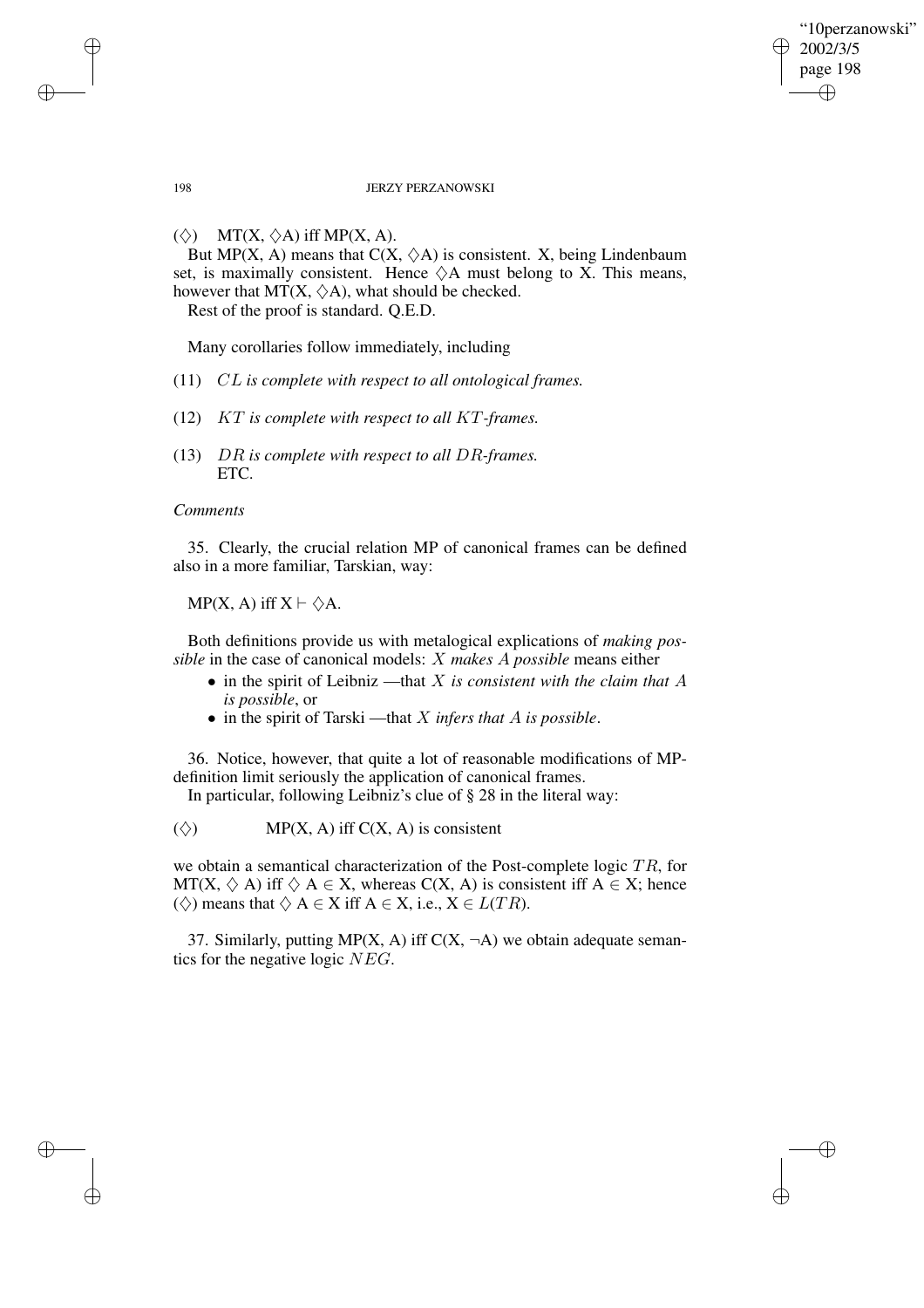"10perzanowski"

2002/3/5 page 199

✐

✐

✐

✐

# *Generalizations*

✐

✐

✐

✐

38. The combination ontological semantics works for all intensional logics!

38.1 Let us outline first its generalization to the case of an arbitrary n-ary functor  $F(A_1,...,A_n)$ . As a matter of fact there are at least three ways of generalization:

- I Frames: <U∪ FOR, MT, MF>, where  $MF\_U \times FOR^n$ . (F) MT(x,  $F(A_1,...,A_n)$ ) iff MF(x,  $\langle A_1,...,A_n \rangle$ ); whereas in the case of canonical frames we use Tarskian trick  $MF(X, \langle A_1,...A_n \rangle)$  iff  $X \vdash F(A_1,...,A_n)$ .
- II Now, we can also work with the family of n-ary relations  $MF_x \subseteq$ FOR<sup>n</sup>. Frames: < $U \cup FOR$ , MT,  $(MF_x: x \in U)$ >, (F) MT(x,  $F(A_1,...,A_n)$ ) iff  $MF_x(A_1,...A_n)$ .
- III We can also try to work with F-fusion  $\Pi_F(x, A_1,...A_{n-1})$ , returning again, but in a different way to the case I, to the case of binary relation MF which characterize the functor F:
	- (F) MT(x,  $F(A_1,...,A_n)$ ) iff MF( $\Pi_F$ (x, A<sub>1</sub>,...A<sub>n-1</sub>), A<sub>n</sub>).

Observe that in each case, under appropriate proviso, we can obtain the paradigmatic case MP :=  $M\Diamond$ .

38.2 The semantics also covers the case of given finite families of intensional functors ( $F_i: i \in I$ ).

Frames: <U∪FOR, MT,  $(MF_{\le i,x>} : i \in I, x \in U$ >;

 $(F_i)$  MT(x,  $F_i(A_1,...,A_{ni})$ ) iff MF $\langle i.x \rangle(A_1,...,A_{ni})$ 

To define  $MF_{\langle i,x\rangle}$  in canonical models we use again Tarskian trick.

# *The example*

39. An important and interesting example of use, in fact, of combination semantics in the realm of deontic logic was independently developed by Kazimierz Świrydowicz in his analysis of norms and conditional duties, cf. [10], [11].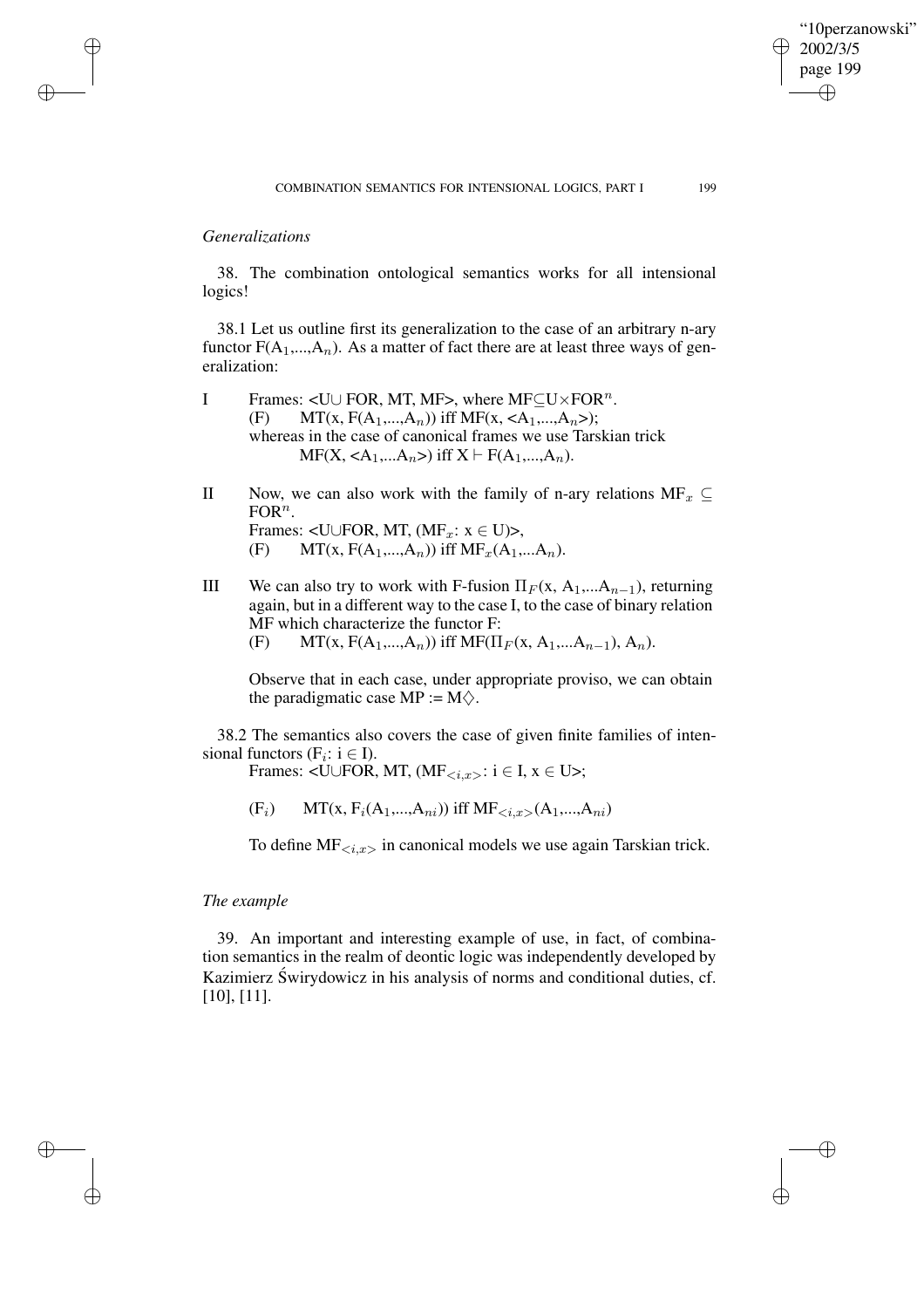✐

#### 200 JERZY PERZANOWSKI

Consider the logic of norms  $N$  of K. Swirydowicz (connected with the logic of conditional obligation of G. H. von Wright).

Its language is based on  $\neg$ ,  $\wedge$ , !; where the last functor is used to express A norm: A!B read: *if* A *do* B.

Rules of the logic N:

 $(R\rightarrow)$  A!B,  $B\rightarrow C$   $\vdash$  A!C

(DK) A!B, A!C  $\vdash$  A!(B $\land$ C)

- $(\rightarrow R)$  A!B,  $C \rightarrow A \vdash C$ !B
- (DA) A!B,  $C!B \vdash (A \lor C)!B$

The logic is characterized by *making duty* model <U∪FOR, MT, (MD<sub>x</sub>: x∈U)>, where  $MD_x \subseteq FOR^2$ . We put

(!) MT(x, A!B) iff  $MD_x(A, B)$ 

Abbreviations:  $B \leq C$  iff  $\forall x$  MT((x, B $\rightarrow$ C) (i.e.  $\models B \rightarrow C$ ); and MD(A, B) iff  $\forall x \text{MD}_x(A, B)$ .

*SW-frames* are making duty frames fulfilling the following conditions:

- MD(,up)  $B \leq C$  and MD(A, B), then MD(A, C)
- $MD(dn, )$   $C \leq A$  and  $MD(A, B)$ , then  $MD(C, B)$

 $MD( , \wedge)$  MD(A, B) and MD(A, C), then MD(A, B $\wedge$ C)

 $MD(\vee, )$  MD(B, A) and MD(C, A), then MD(B $\vee$ C, A).

(15) K. ŚWIRYDOWICZ'S COMPLETENESS THEOREM. *SW´ -frames are adequate for* N*.*

# *Conclusion*

40. First, makings form an uniform family of meta-modalities, with the classical making MT as the paradigmatic case.

It is, however, not the basic one. The basic making in the present positive approach is the onto\logical making MP.

41. Combination of makings produces adequate semantics for intensional logics. The semantics is, in a sense, a union of matrix semantics —because of MT, and relational semantics— by MP (and other makings, if necessary); what explains its power.

In result, our semantics has the generality of matrix semantics, and the power of explication characteristic for relational semantics!

✐

✐

✐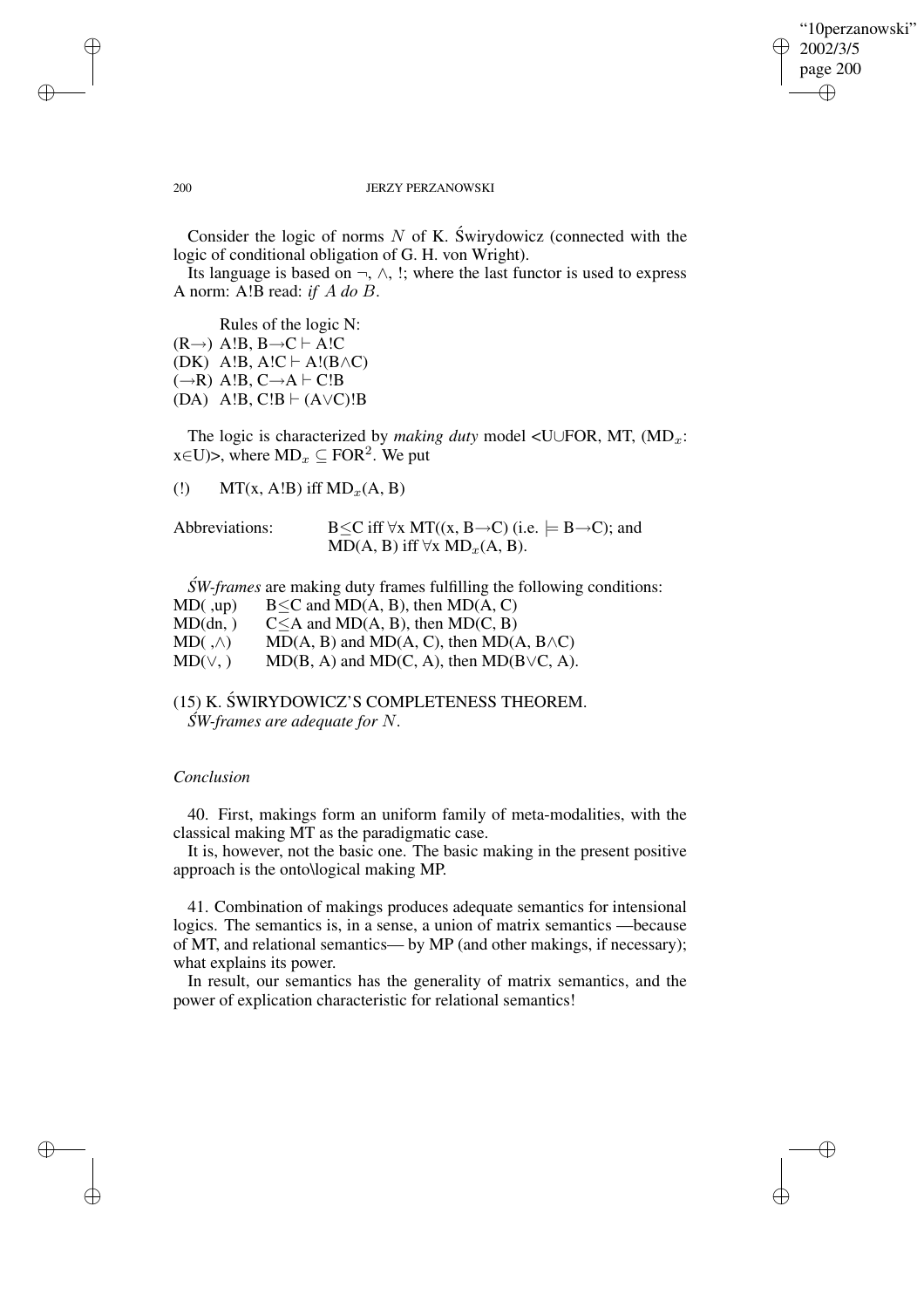COMBINATION SEMANTICS FOR INTENSIONAL LOGICS, PART I 201

42. Similar investigation can be done in the case of two further basic makings: MI and MPI, leaving us into an unorthodox parainconsistent realm.

✐

✐

✐

✐

43. To be not purely formal and artificial the ontological combination semantics has to be based on real ontology. Its explanatory power depends on the previous onto\logical theory of suitable superlogical modalities, like the theory of MP offers an explanation for logical modalities  $\diamond$  and  $\square$ ; or suitable Świrydowicz's conditions on making duty offer a sensible semantics for von Wright's logic of norms.

Combination semantics for a given family of modalities put difficulty with the place of semantical analysis where it really is —not on a rather artificial problems connected with proving suitable completeness theorem, but *in looking for an appropriate background ontological analysis of modalities under consideration, for discovering their fundamental metatheory*.

44. The receipt therefore for finding a sound and essential semantics for a given logical modality (both positive and negative) is as follows:

Make first so adequate as possible analysis of ontological preassumptions concerning the subject under investigation. Using results of this analysis try next to outline a suitable ontological frame, in particular to find makings appropriate to describe on the metalevel the investigated realm.

Use in turn the semantical apparatus described in §§ 31–37. Finally, compare results of the formal analysis with our preformal starting intuitions.

In short, following the old and good advice, evaluate the semantics and its methods by their fruits.

## ACKNOWLEDGEMENTS

The first version of combination semantics was published in Polish in [2], whereas the first lecture outlining its ideas and results was read at the International Congress of Semiotic in Perpignan in April 1989. Next lecture in several versions was repeated at the III Frege Conference, Jena, (late) DDR in September 1989, in Kraków, in Prague, in Warsaw at Rasiowa Memorial Seminar in December 1996, in Poznań, in Toruń, in Kraków again, in Żagań at the II German-Polish Logico-Philosophical Workshop in March 1998, in Kirchberg am Wechsel at the 22nd International Wittgenstein Symposium in August 1999. Also at the XI Congress of the International Union for Logic, Methodology and Philosophy of Science in Kraków in August 1999, at the I Flemish-Polish Logico-Philosophical Workshop in Toruń in October 1999, and finally at the II World Congress on Paraconsistency dedicated to the 70th Birthday Anniversary of Professor Newton da Costa, in Jaquehy, SP, Brazil, in May 2000. On these occasions I obtained a great support by comments of

✐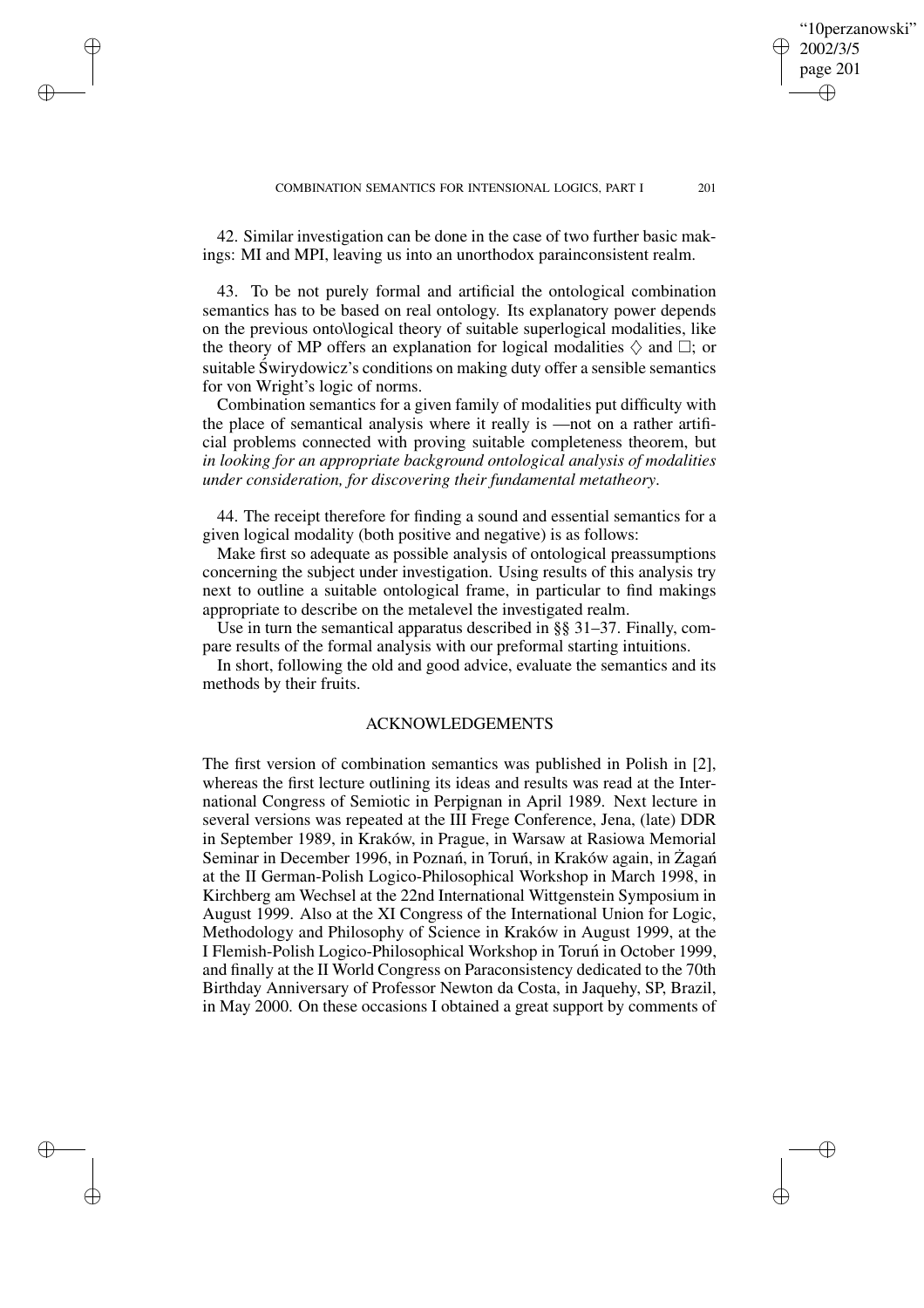## "10perzanowski" 2002/3/5 page 202 ✐ ✐

✐

✐

#### 202 JERZY PERZANOWSKI

many colleagues —too many to mention them here by names. I would like to thank all of them for their remarks and reactions.

Support obtained from Polish Committee for Scientific Research (KBN) by means of the grant 1 H01A 006 18 and indirectly by the Flemish Minister responsible for Science and Technology (contract BIL98/37) is also thankfully acknowledged.

I have a pleasure to dedicate the paper to Prof. Newton da Costa on the occasion of his the 70th Birthday.

> Department of Logic N. Copernicus University of Torun<sup>*&*</sup> Department of Logic Jagiellonian University of Kraków E-mail: jperzan@cc.uni.torun.pl

### REFERENCES

- [1] Perzanowski J., Some Ontological and Semantical Puzzles of Wittgenstein's *Tractatus*, in: R. Haller ed. *Aesthetics, Proceedings of the 8th International Wittgenstein Symposium, 15–21 August 1983, Kirchberg am Wechsel*, Hölder-Pichler-Tempsky Vlg., Wien, 1984, 224–230.
- [2] Perzanowski J., *Logiki modalne a filozofia*, Wyd. Uniwersytetu Jagiellońskiego, Kraków, 1989, pp. 159. Slightly modified version reprinted in [3], pp. 262–346.
- [3] Perzanowski J., ed., *Jak filozofować?*, PWN, Warszawa, 1989, pp. 400.
- [4] Perzanowski J., Towards Post-Tractatus Ontology, in: J. Brandl & R. Haller eds.: *Wittgenstein — Towards a Re-evaluation. Proceedings of the 14th International Wittgenstein Symposium, 13–20 August, 1989, Kirchberg am Wechsel*, Hölder-Pichler-Tempsky Vlg., Wien, 1990, 185–199.
- [5] Perzanowski J., Ontologies and Ontologics, in: E. Zarnecka-Biały ˙ ed.: *Logic Counts*, Kluwer Academic Publishers, Dordrecht-Boston-London, 1990, 23–42.
- [6] Perzanowski J., Combination Semantics: An Outline, [in:] M. Balat and J. Deledalle-Rhodes, eds., *Signs of Humanity*, Mouton de Gruyter, 1992, pp. 437–442.
- [7] Perzanowski J., Combination Semantics II. Variants and Comparisons. (In preparation)
- [8] Perzanowski J., Modalities in N. Hartmann's Ontology. (In preparation)
- [9] Perzanowski J., Components of the Substance. (In preparation)

✐

✐

✐